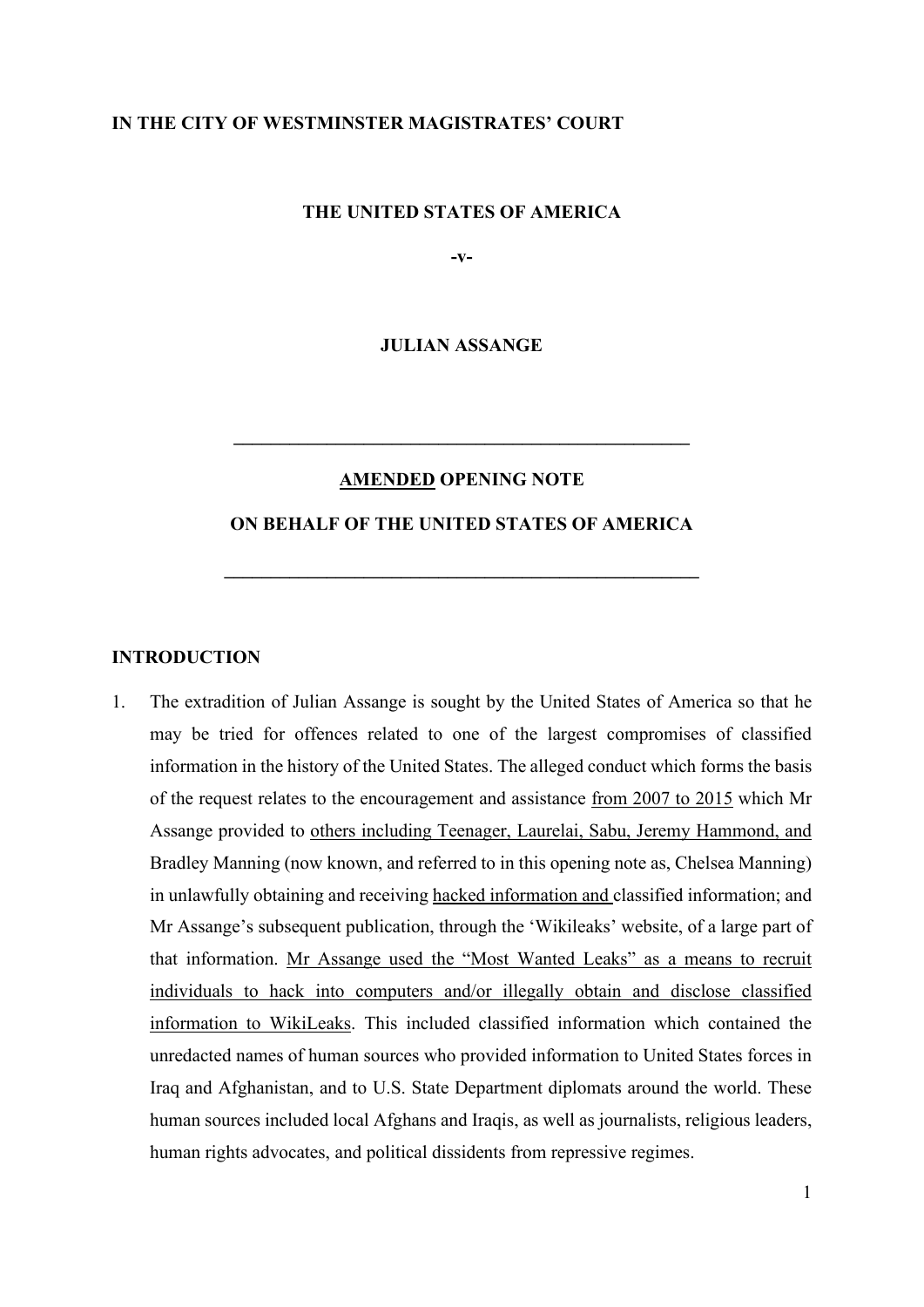- 2. At the time, the volume of classified materials which were compromised by their provision to Mr Assange was unprecedented. It included four almost complete databases classified up to the SECRET level, including approximately 90,000 Afghanistan warrelated significant activity reports, 400,000 Iraq war-related significant activity reports, 800 Guantanamo Bay detainee assessment briefs, 250,000 U.S. State Department cables, as well as Iraq war rules of engagement files.
- 3. The conduct alleged against Mr Assange includes that he conspired with and aided and abetted Teenager, Jeremy Hammond, Sabu, Laurelai and Chelsea Manning in unlawfully obtaining and then providing hacked information and classified information to Mr Assange; that Mr Assange received this information knowing it to have been obtained unlawfully; and that Mr. Assange communicated a large volume of this information to the public at large. By this conduct, Mr Assange caused damage to the strategic and national security interests of the United States and put the safety of individuals at serious risk. It is specifically alleged against Mr. Assange that by publishing this information on the Wikileaks website, he created a grave and imminent risk that the human sources named therein would suffer serious physical harm and, or arbitrary detention. It is further specifically alleged that Mr Assange knew (as must have been obvious) that the disclosure of this information would be damaging to the work of the security and intelligence services of the United States; would damage the capability of the United States armed forces; and would endanger the interests of the United States abroad.
- 4. This is conduct which would constitute a number of different offences had it occurred in this jurisdiction for the reasons set out below.

### **Procedural History (extradition proceedings)**

- 5. On 2 May 2019, Mr Assange appeared before the Court pursuant to a provisional request for his extradition by the United States. The matter was adjourned until 14 June 2019 for a case management hearing (on the basis that the request for his extradition would have been submitted by then).
- 6. The request for extradition was served on the court on 13 June 2019 (within the 65 day period permitted by paragraph 4 of the Extradition Act 2003 (Designation of Part 2 Territories) Order 2003/333). The initial matters which arise under the 2003 Act were considered. It was confirmed on behalf of Mr Assange that no issues arose under section  $78(2)(a)$  to  $78(2)(d)$  nor section  $78(4)(a)$  and (c) of the Act. The issue of whether the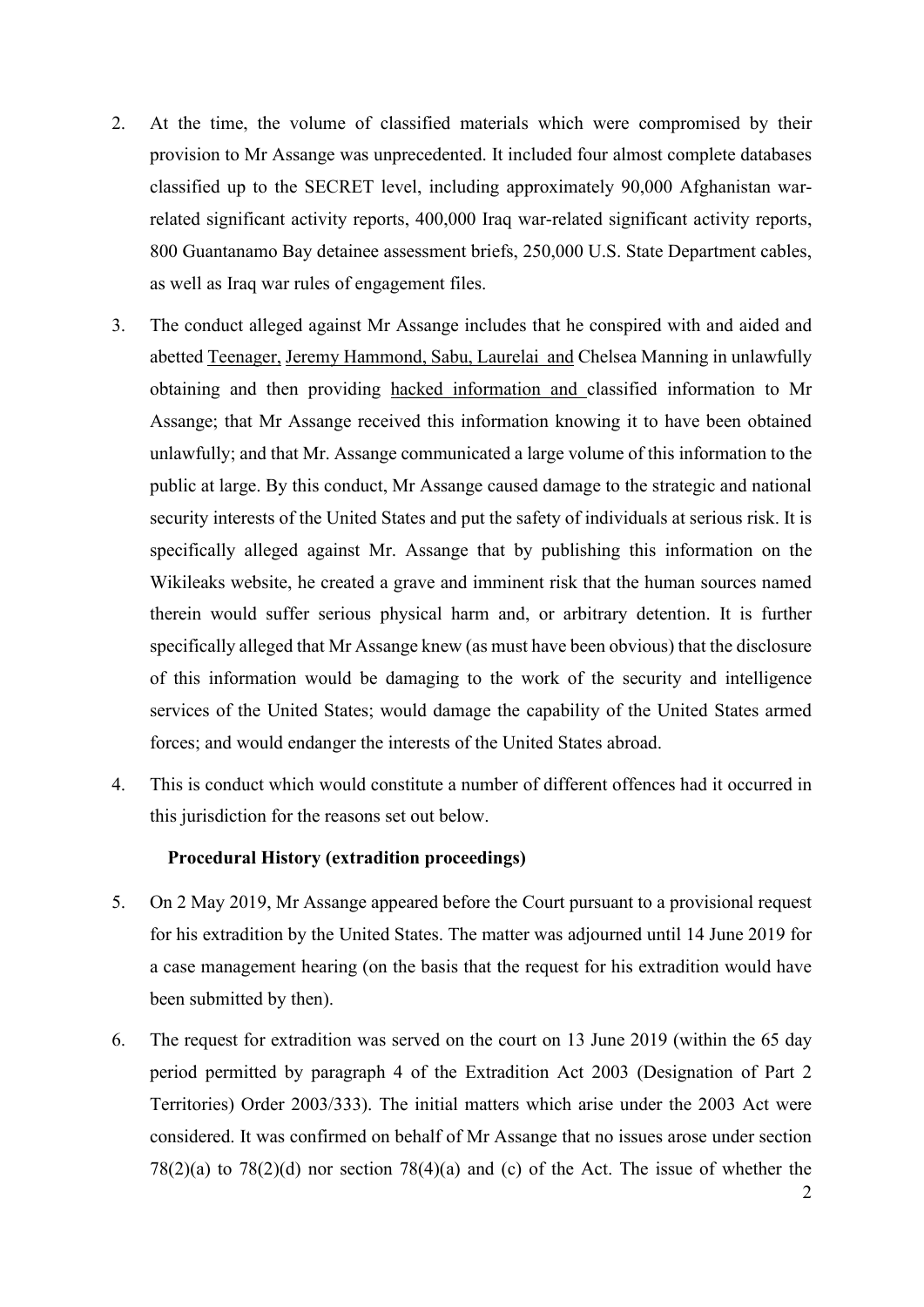request for extradition discloses an extradition offence (per section 78(4)(b)) was reserved until the substantive hearing.

- 7. Mr Assange is a serving prisoner. He was convicted on 11 April 2019 at this Court of an offence under s.6(1) of the Bail Act 1976. He was committed to the Crown Court for sentence. On 1 May 2019 he was sentenced to a term of fifty weeks imprisonment. He is due to be was released from custody on 22 September 2019.
- 8. This opening note is served pursuant to the direction that an opening note be served on behalf of the United States by 31 July 2019.
- 9. On 20 July 2020 a request for extradition based upon the Second Superseding Indictment was issued.

### **Procedural History (United States)**

- 10. A federal magistrate judge, in the Commonwealth of Virginia, issued a criminal complaint against Mr Assange, charging him with conspiracy contrary to Title 18 of the United States Code, section 371 ("Conspiracy against the United States"). The offence alleged to be the object of the conspiracy was Computer Intrusion (Title 18 US Code Section 1030) [Affidavit of Kellen Dwyer at §53].
- 11. On 6 March 2018, a federal grand jury returned an indictment against Mr Assange charging him with conspiracy (contrary to Title 18, United States Code, section 371) to commit unlawful computer intrusion (contrary to section  $1030(a)(1)$  and (2)) [Affidavit of Kellen Dwyer at §54].
- 12. On 23 May 2019, a federal grand jury returned a Superseding indictment containing 18 counts. This indictment charged Mr Assange with further offences related to the obtaining, receiving and disclosure of "National Defense Information" (contrary to the provisions of Title 18, United States Code, sections 793(g), 793(b), 793 (c), 793 (d) and 793 (e)) [Affidavit of Kellen Dwyer at §55].
- 13. On the same date that the Superseding indictment was returned, a warrant was issued by the United States District Court for the Eastern District of Virginia, for the arrest of Mr Assange for the offences specified in the superseding warrant [Exhibit 1 to the Affidavit of Kellen Dwyer].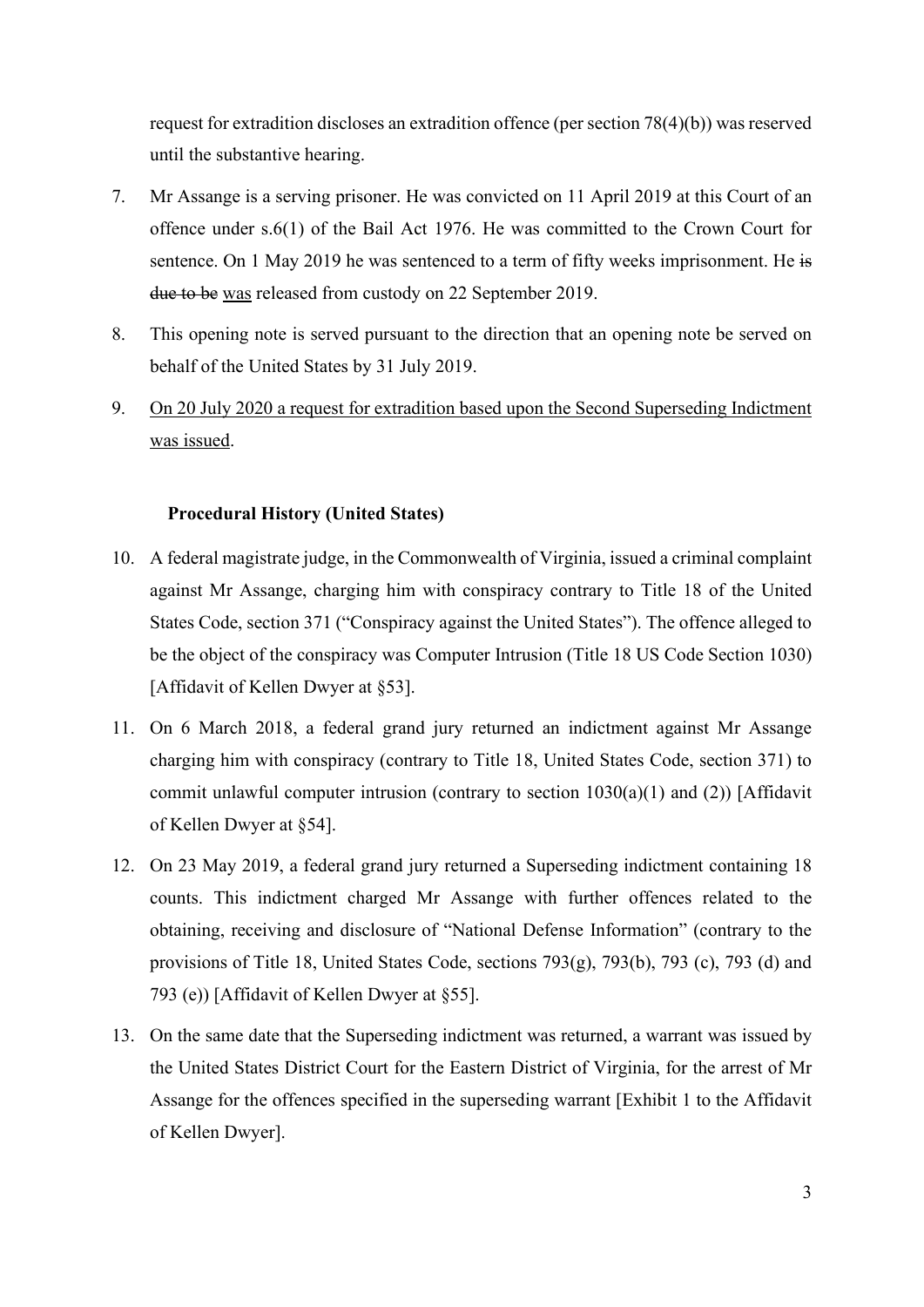**The Conduct Alleged in the United States**

**A. The counseling or procuring, soliciting or encouragement of the provision of information from Ms Manning, Teenager, Laurelai, Sabu, and Jeremy Hammond, (Secondary participation)**

### 1. *Ms Manning*

- 15. The conduct alleged in the United States is set out in extensive detail in the affidavit of Kellen Dwyer and Gordon Kromberg. This opening note is not exhaustive as to all of the conduct alleged against Mr Assange but focuses on those elements of the conduct alleged which demonstrate that the requirement for dual criminality is made out.
- 16. The United States alleges that Mr Assange, through the Wikileaks website actively counseled, solicited for, or encouraged the provision to it, of classified, censored, or restricted materials of political, diplomatic or ethical significance. Wikileaks published a list of its "Most Wanted Leaks", a 'wish list' of information which it sought the supply of. In November 2009, the "Most Wanted Leaks" for the United States included "Military and Intelligence" documents including documents classified up to the SECRET level.
- 17. It is alleged that Chelsea Manning responded to WikiLeaks' solicitation. In 2009, Ms Manning was an intelligence analyst in the United States Army. She was deployed to the Forward Operating Base Hammer in Iraq. Ms Manning held a "Top Secret" security clearance and had signed a classified information non-disclosure agreement. By signing this agreement, Ms Manning acknowledged that the unauthorised disclosure or retention or negligent handling of classified information could cause irreparable injury to the United States or be used to the advantage of a foreign nation.
- 18. The United States alleges that searches carried out by Ms Manning, using a United States classified information-network search engine to search databases or servers located in the United States, correspond to the information that Mr Assange, through Wikileaks, sought.
- 19. The request alleges that between January and May 2010 Ms Manning downloaded the four nearly completed databases referred to above [Affidavit of Kellen Dwyer at §21].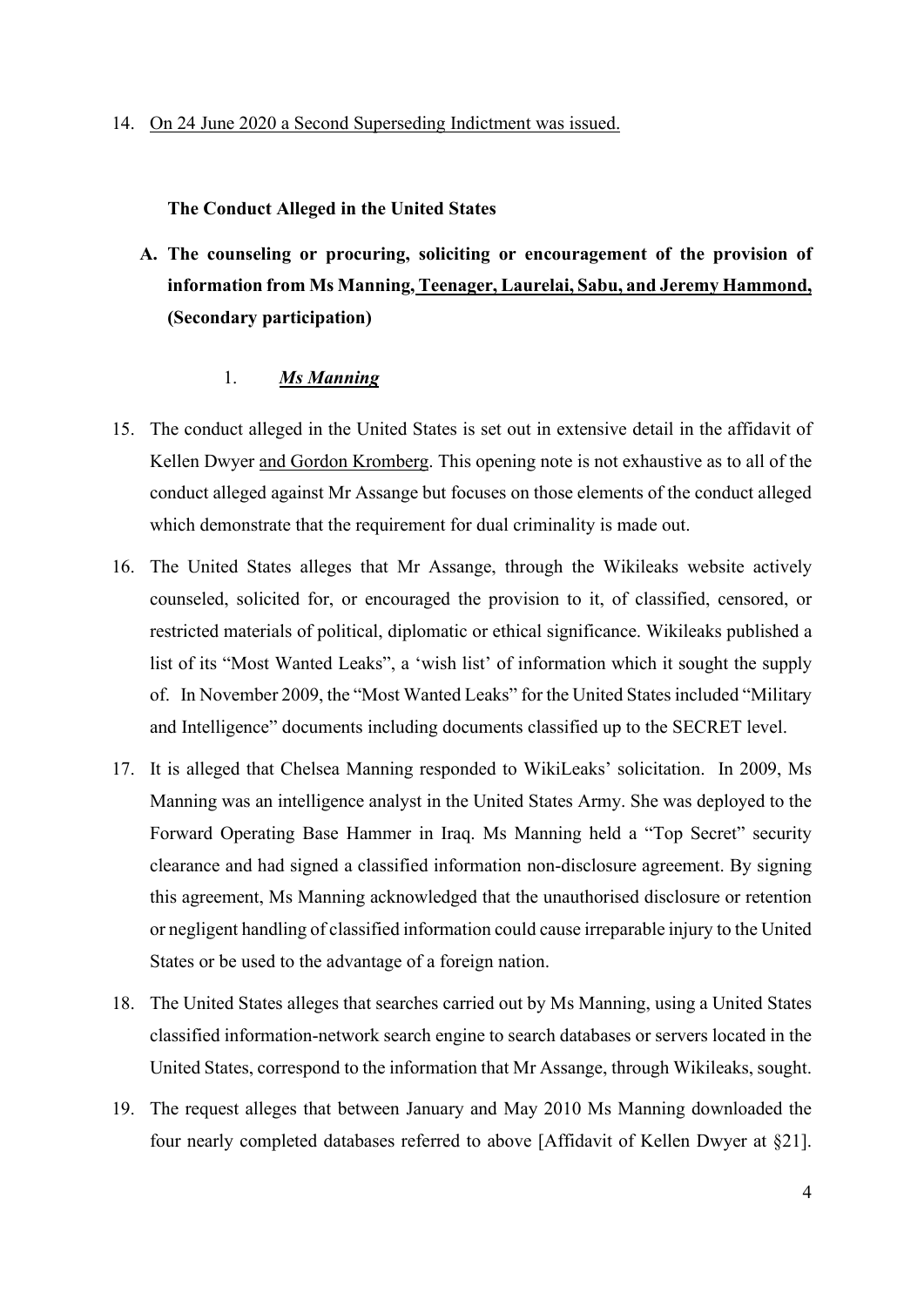The request specifies that, in general terms, many of the documents that comprised this material were classified up to the SECRET level pursuant to Executive Order No. 13526 (or prior orders) [Affidavit of Kellen Dwyer at §21].

- 20. It is alleged by the United States that in addition to the general solicitation of, or encouragement of, the provision of classified, censored, or restricted materials of political, diplomatic, or ethical significance through Mr Assange and the Wikileaks website, Mr Assange specifically encouraged Ms Manning to unlawfully disclose information to him. In particular, the request alleges that Mr Assange through his direct contact with Ms Manning encouraged her to steal classified documents from the United States and unlawfully disclose that information to Wikileaks [Affidavit of Kellen Dwyer at §24].
- 21. As part of this conduct, it is alleged that Mr Assange agreed with, and to assist, Ms Manning in cracking an encrypted password hash stored on United States Department of Defense computers connected to the Secret Internet Protocol Network [Affidavit of Kellen Dwyer at §28]. The request describes the steps which were taken in an attempt to achieve this. Had Ms Manning and Mr Assange succeeded in cracking a the encrypted password hash, Ms Manning might have been able to log on to computers connected to a classified network called the Secret Internet Protocol Network under a username that did not belong to her. The United States specifically alleges that Mr Assange entered into the agreement to crack the password hash for the purpose of Ms Manning's ongoing efforts to steal classified material [Affidavit of Kellen Dwyer at §32].
- 22. The United States alleges that Mr Assange knew, understood, and fully anticipated that Ms Manning was taking and illegally providing Wikileaks with classified records containing national defence information (that was from classified databases) and that he was receiving this information for the purpose of publishing it [Affidavit of Kellen Dwyer at §31].
- 23. On or about 22 March 2010, Ms Manning (having already been in contact with Mr Assange) downloaded multiple Iraq rules of engagement files, which were specifically listed in the "Most Wanted Leaks," from the Secret Internet Protocol Network, copied these onto a CD, and provided them to Assange and Wikileaks. [Affidavit of Kellen Dwyer at §§ 12-16, 33].
- 24. Between on or about 28 March 2010 and 9 April 2010, Ms Manning (having already been in contact with Mr Assange) downloaded approximately 250,000 Department of State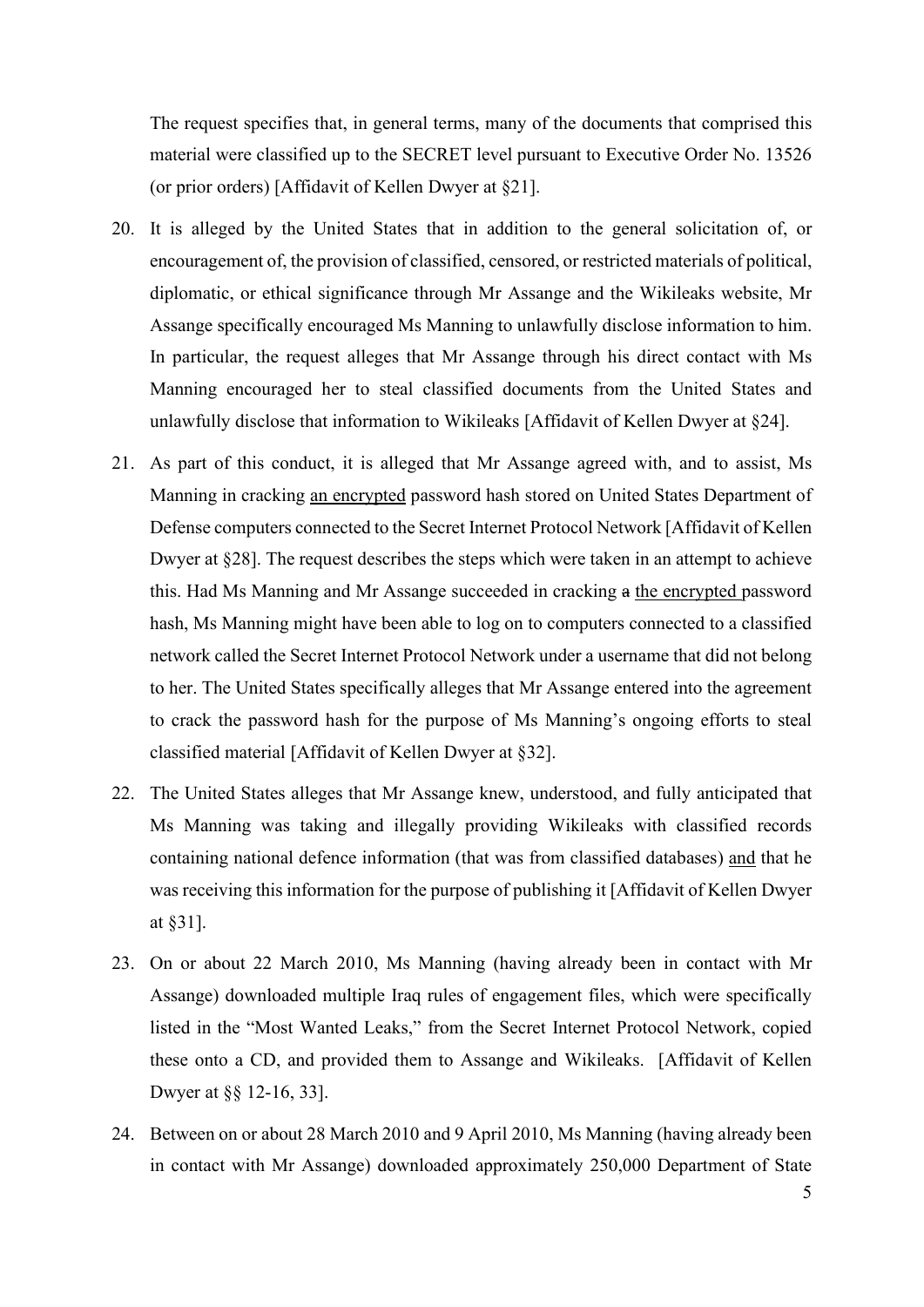Cables. She uploaded these to Mr Assange and Wikileaks through a Secure File Transfer Protocol connection to a cloud drop box operated by Wikileaks (into a directory which had been created for Ms Manning). By this way, she provided the 250,000 Cables to Assange and Wikileaks [Affidavit of Kellen Dwyer at §36]. Ms Manning's theft of these cables was consistent with WikiLeaks' prior solicitation of classified, censored, or otherwise restricted material of political, diplomatic, or ethical significance. [Affidavit of Kellen Dwyer at §12].

- 25. Following Ms Manning's arrest, throughout 2010 and 2011, Wikileaks published, in the United States and elsewhere, classified information up to the SECRET level which had been obtained from Ms Manning. In addition to the approximately 250,000 Department of State cables, this included:
	- (i) approximately 75,000 Afghanistan war-related significant activity reports;
	- (ii) approximately 400,000 Iraq war-related significant activity reports; and
	- (iii) approximately 800 Guantanamo Bay detainee assessment briefs
- 26. According to a human source, after Mr Assange and Teenager failed in their joint attempt to decrypt a file stolen from a NATO Country-1 bank, Teenager asked a U.S. person to try to do so on July 21, 2010. Information provided by this U.S. person, as well as records of online chats, corroborate that Teenager asked the U.S. person to try to decrypt the stolen file. In 2011 and 2012, that individual, who had been an acquaintance of Manning since early 2010, became a paid employee of WikiLeaks, and reported to Mr Assange and Teenager.
- 27. No later than the summer of 2010, Mr Assange put Teenager in charge of operating, administering, and monitoring WikiLeaks's Internet Relay Chat ("IRC") channel. Because WikiLeaks's IRC channel was open to the public, Mr Assange regarded it as both a means of contacting new sources and a potential "den of spies." Mr Assange warned Teenager to beware of spies, and to refer to Mr Assange sources with "national security related information."

## 2. *Teenager*

28. In early 2010, around the same time that Mr Assange was working with Manning to obtain classified information, Mr Assange met a 17-year old in NATO Country-1 ("Teenager"),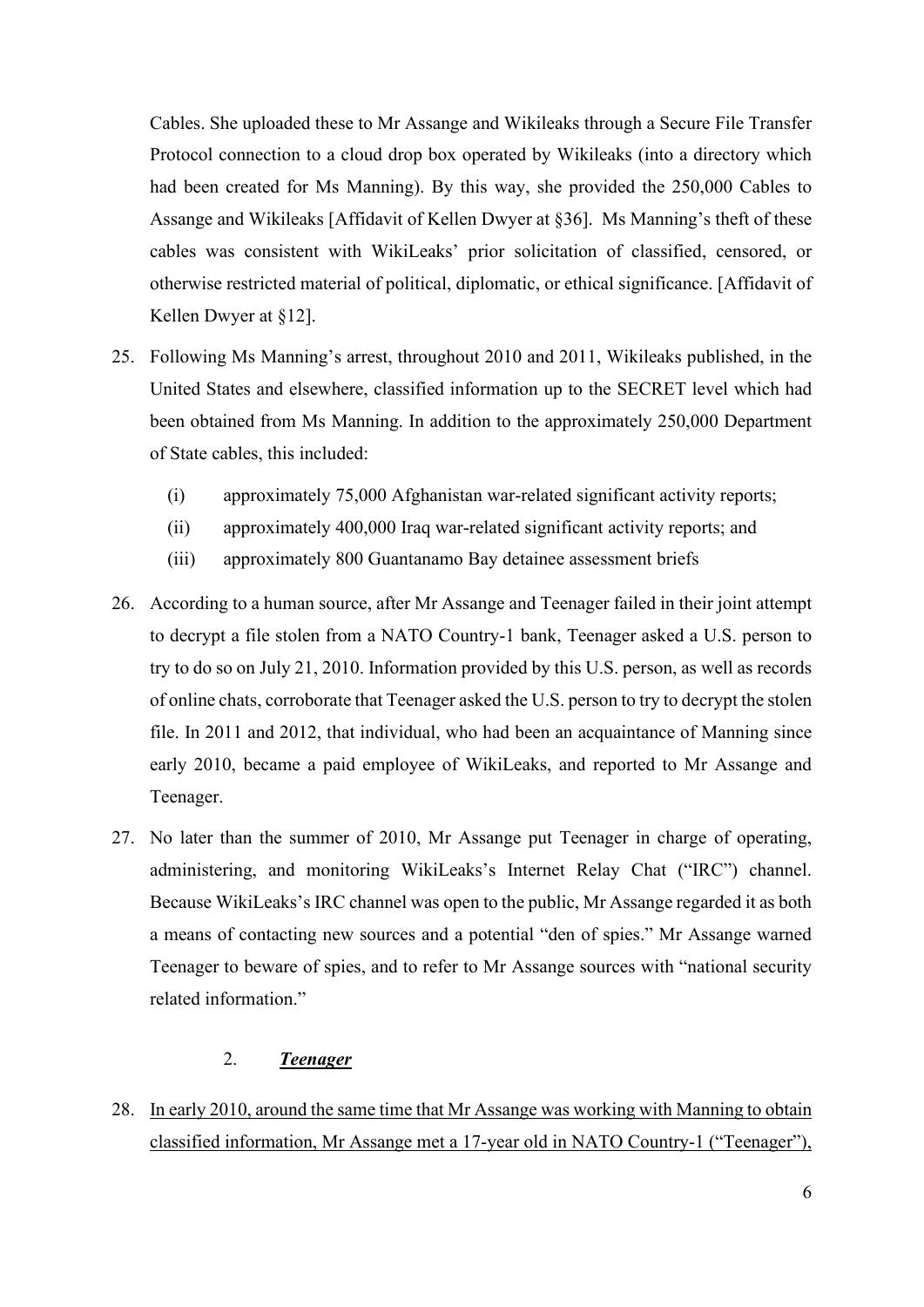who provided him with data stolen from a bank. Mr Assange thereafter asked Teenager to commit computer intrusions and steal additional information, including audio recordings of phone conversations between high-ranking officials of the government of NATO Country-1, including members of the Parliament of NATO Country-1.

- 29. On March 5, 2010, Mr Assange told Manning about having received stolen banking documents from a source who, in fact, was Teenager. Then, five days later, on March 10, 2010, after Mr Assange told Manning that he had given an "intel source" a "list of things we wanted" and the source had agreed to provide, and did provide, four months of recordings of all phones in the Parliament of the government of NATO Country-1.
- 30. On March 17, 2010, Mr Assange told Manning that he used the unauthorized access given to him by a source to access the website of the government of NATO Country-1 for tracking police vehicles.
- 31. In September 2010, according to a human source, and as corroborated by the records of online chats between Mr Assange and that source, Mr Assange directed Teenager to hack into the computer of an individual formerly associated with WikiLeaks and delete chat logs containing statements of Mr Assange. When Teenager asked how that could be done, Mr Assange wrote that the former WikiLeaks associate could "be fooled into downloading a trojan," referring to malicious software, and then asked Teenager what operating system the former-WikiLeaks associate used.
- 32. "Laurelai," a hacker affiliated with Anonymous (a group using DDos attacks against Paypal, Visa and Mastercard , in retaliation for their decisions to stop processing payments for WikiLeaks) and a member of the hacking group 'Gnosis', contacted Teenager. Teenager told Laurelai that he was "in charge of recruitments" for WikiLeaks and further said "I am under Julian Assange's authority and report to him and him only." First Laurelai and later another hacker called Kayla indicated to Teenager their willingness to commit computer intrusions on behalf of WikiLeaks.
- 33. In January 2011, according to a human source, and as corroborated by the records of online chats between Mr Assange and that source, Teenager told Mr Assange, "a group of Hackers offered there servicses [sic] to us called Gnosis." Mr Assange approved of the arrangement and told Teenager to meet with Gnosis.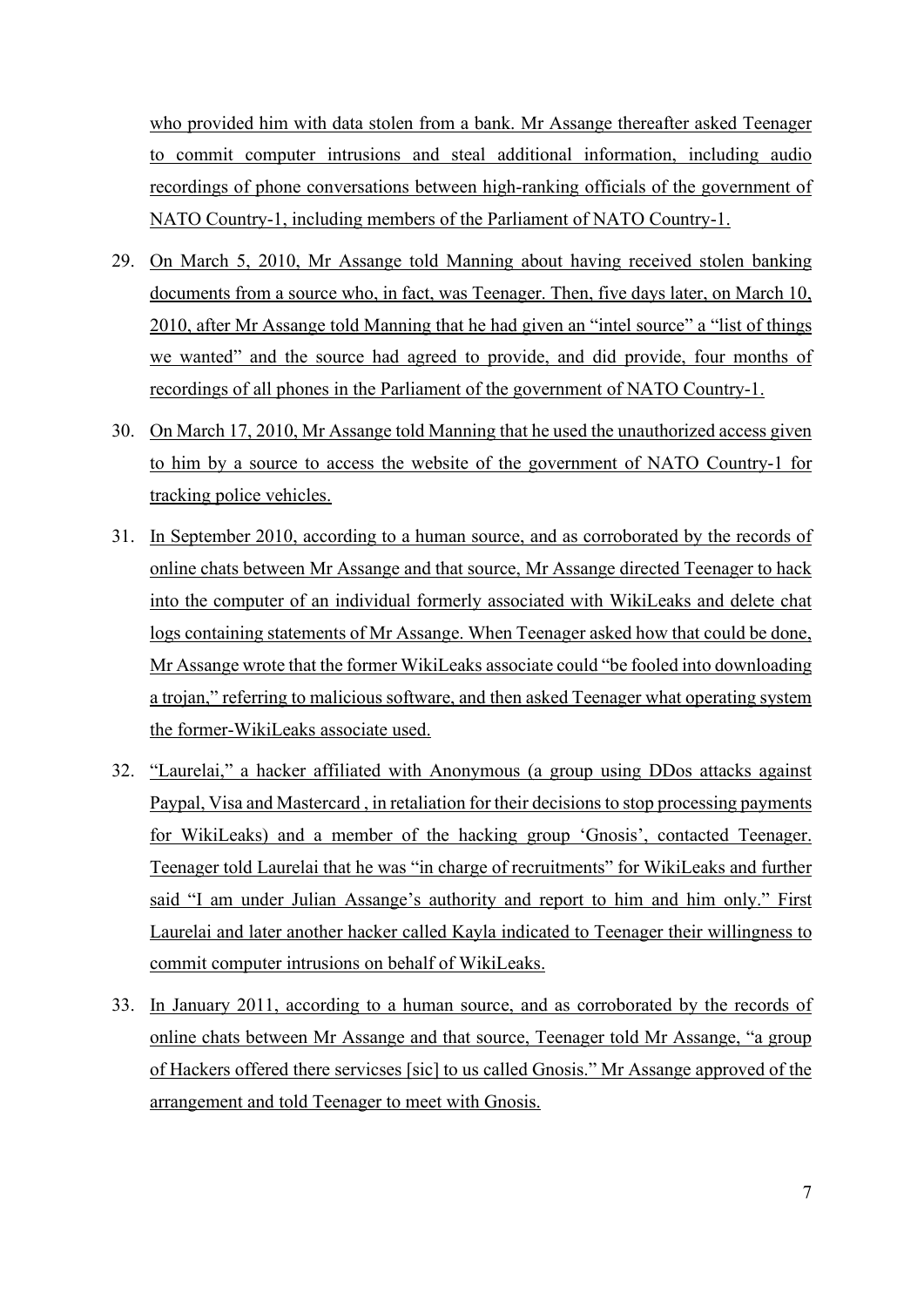34. On February 7, 2011, according to a human source, and as corroborated by the records of online chats between Mr Assange and that source, Teenager messaged Mr Assange that Gnosis had hacked U.S. Cybersecurity Company. Then, on February 11, 2011, Teenager provided Mr Assange with computer code that Kayla had hacked from U.S. Cybersecurity Company and told Mr Assange it came from Gnosis's hack of that company.

## 3. *Laurelai*

- 35. On March 15, 2011, according to communications recovered from both Laurelai's computer and a human source, Laurelai emailed WikiLeaks (through Teenager) a list of approximately 200 purported passwords to U.S. and state government email accounts, including passwords (hashed and plaintext) that purported to be for accounts associated with information technology specialists at government institutions.
- 36. On May 24, 2011, a television network (the "Television Network") aired a documentary about WikiLeaks that included an allegation that Mr Assange intentionally risked the lives of the sources named in WikiLeaks publications. Approximately five days later, on May 29, 2011, members of a group calling itself LulzSec which included Kayla, Sabu, and Topiary, publicly claimed that, as retaliation for the Television Network's negative coverage of WikiLeaks, they hacked into the Television Network's computers and published passwords used by its journalists, affiliates, and employees. FBI records show that, on June 7, 2011, Sabu was arrested. Shortly thereafter, Sabu began cooperating with the FBI.
- 37. According to records of chats involving a cooperating witness and captured by the FBI, Teenager told Topiary, "[m]y main purpose here is mainly to create some kind of a connection between lulzsec and wikileaks." Topiary agreed to this partnership, stating, "if we do get a /massive/ cache of information, we'd be happy to supply you with it." Teenager later added, "WikiLeaks cannot publicly be taking down websites, but we might give a suggestion of something or something similar, if that's acceptable to LulzSec."

## 4. *Sabu and Hammond*

38. As evidenced by a chat involving a cooperating witness that the FBI recorded, on December 29, 2011, a hacker affiliated with LulzSec/AntiSec, Jeremy Hammond, told other hackers on an IRC channel called "#Lulzxmas" that information hacked from a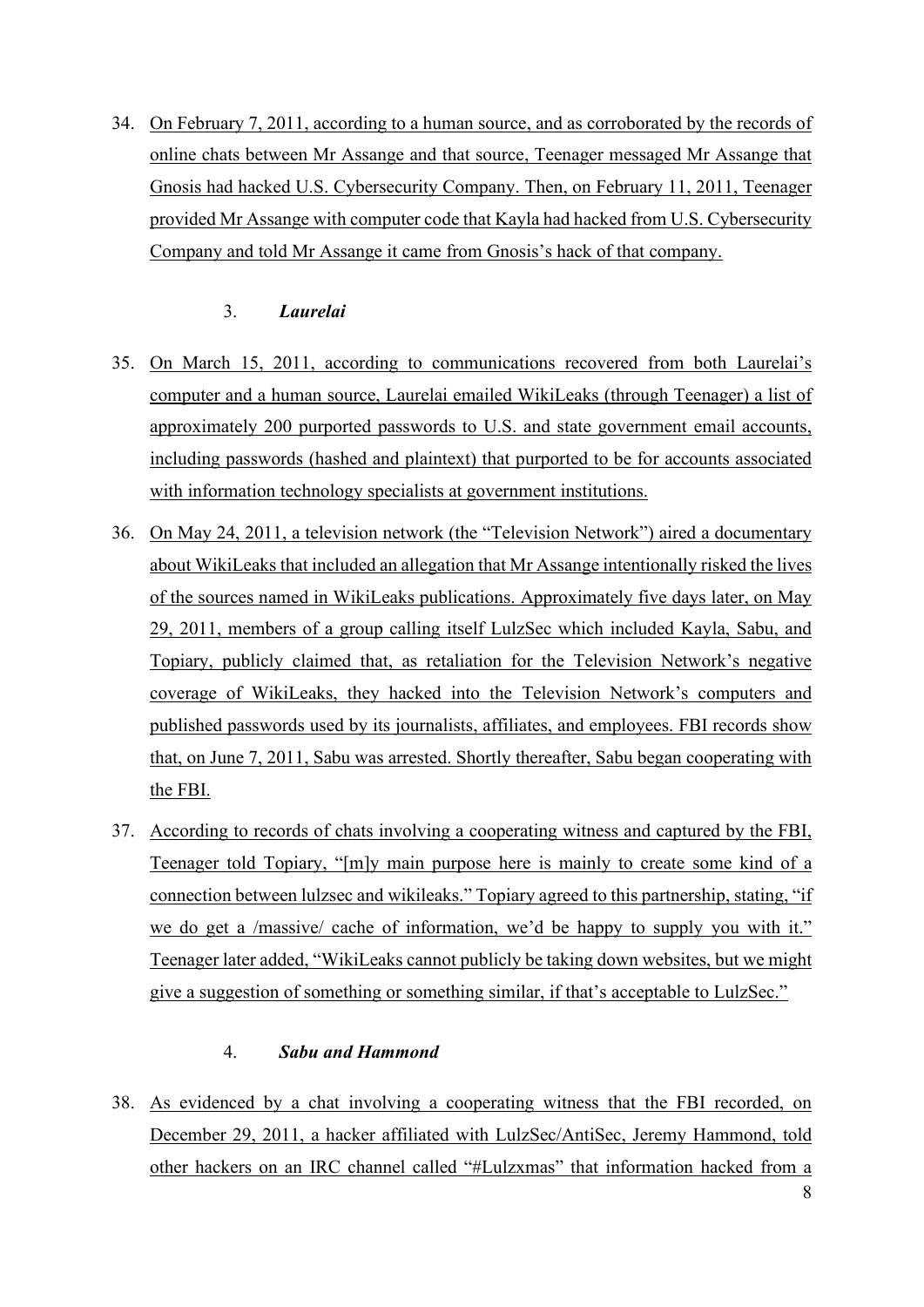corporation, Intelligence Consulting Company, was being sent to WikiLeaks. In this same chat, Hammond informed a person named elChe and others in the group, "JA almost done copying the files." Hammond also told elChe that there should be "no leaks about this partnering."

- 39. In December 2011, in a communication the FBI recorded, Hammond told Sabu that he had been partnering with an individual at WikiLeaks who Hammond believed to be Mr Assange.
- 40. On December 31, 2011, WikiLeaks tweeted "#antisec owning Law enforcement in 2012," as well as links to emails and databases that Hammond and AntiSec had obtained from hacking two U.S. state police associations. On January 3, 2012, WikiLeaks tweeted a link to information that LulzSec/AntiSec had hacked and published in 2011, stating, "Anonymous/Antisec/Luzsec releases in 2011."
- 41. In January 2012, in a communication recorded by the FBI, Hammond told Sabu that "JA" provided to Hammond a script to search the emails stolen from Intelligence Consulting Company, and that "JA" would provide that script to associates of Hammond as well. Hammond also introduced Sabu via Jabber to "JA." In January and February 2012, in communications recorded by the FBI, Sabu used Jabber to communicate with Mr Assange, who, at the time, used at least these two Jabber accounts: dpaberlin@jabber.ccc.de and [ardeditor@jabber.ccc.de.](mailto:ardeditor@jabber.ccc.de)
- 42. On February 27, 2012, WikiLeaks began publishing emails that Hammond and others hacked from the Intelligence Consulting Company. On February 27, 2012, in a communication recorded by the FBI, Hammond told Sabu, "we started giving JA" materials that had been obtained from other hacks. 59. On February 27, 2012, in a communication recorded by the FBI, Hammond told Sabu that Mr Assange was talking to elChe.
- 43. On February 28, 2012, in a communication recorded by the FBI, Hammond complained to Sabu that the incompetence of his fellow hackers was causing him to fail to meet estimates he had given to Mr Assange for the volume of hacked information that Hammond expected to provide WikiLeaks, writing, "can't sit on all these targets dicking around when the booty is sitting there … especially when we are asked to make it happen with WL. We repeated a 2TB number to JA. Now turns out it's like maybe 100GB. Would have been 40-50GB if I didn't go and get all the mail from [foreign cybersecurity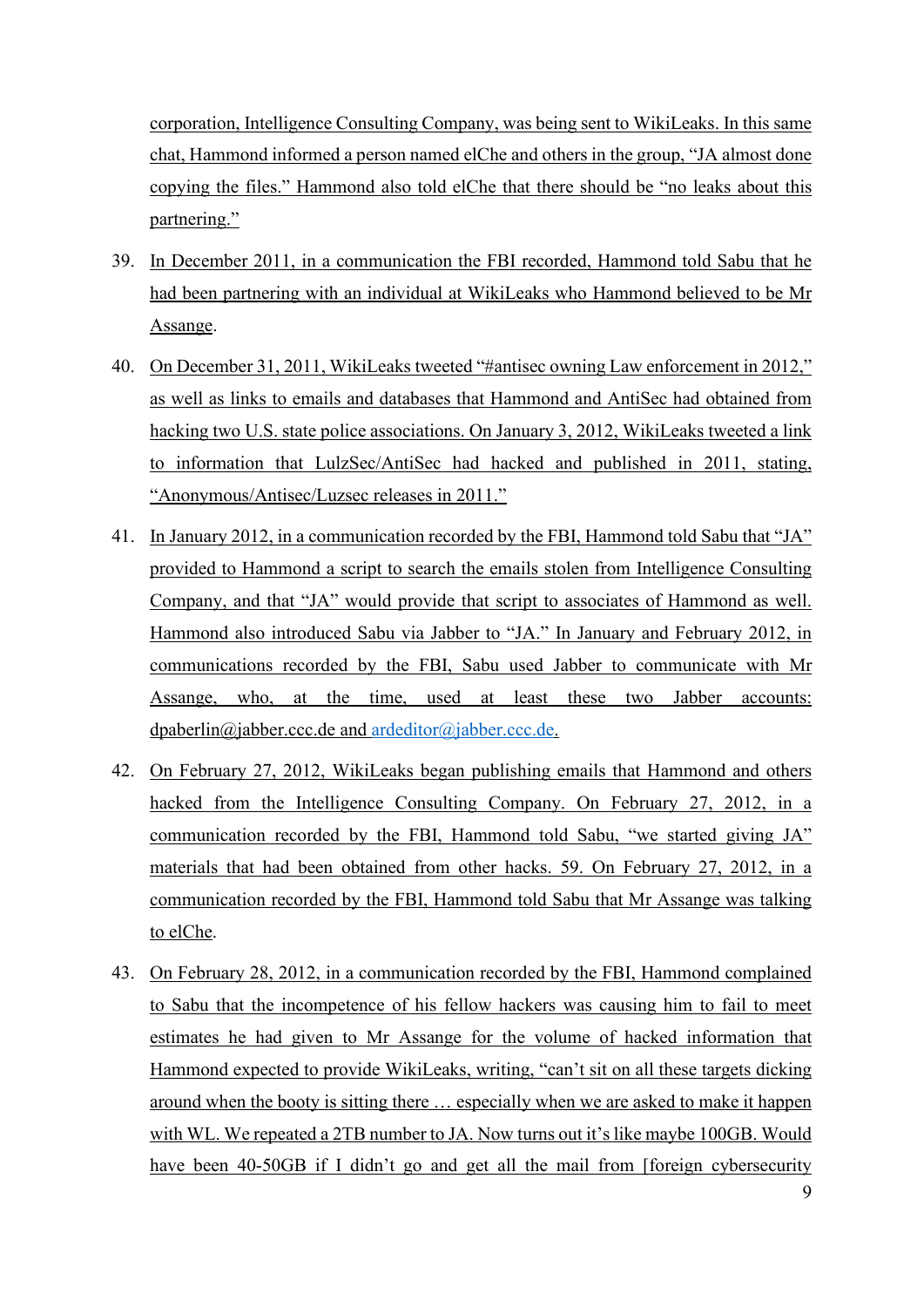company]." Hammond then stated that he needed help with ongoing hacks that his associates were committing against victims that included a U.S. law enforcement entity, a U.S. political organization, and a U.S. cybersecurity company. In March 2012, Hammond was arrested.

## 5. *Snowden*

- 44. In June 2013, media outlets reported that Edward J. Snowden had leaked numerous documents taken from the NSA and was located in Hong Kong. To encourage leakers and hackers to provide stolen materials to WikiLeaks in the future, Mr Assange and others at WikiLeaks openly displayed their attempts to assist Snowden in evading arrest.
- 45. In an interview on May 25, 2015, and as reflected in a video of that interview available on the internet, Mr Assange claimed to have arranged distraction operations to assist Snowden in avoiding arrest by the United States:

Let's go back to 2013. There was a worldwide manhunt for Edward Snowden . . . vast resources were put into trying to grab Edward Snowden or work out where he might go, if he was leaving Hong Kong, and grab him there.

So we worked against that, and we got him out of Hong Kong and got him to Russia, and we were going to transit through Russia to get him to Latin America. Now, the U.S. government canceled his passport ...

We had engaged in a number of these distraction operations in the asylum maneuver from Hong Kong, for example, booking him on flights to India through Beijing and other forms of distraction, like Iceland, for example ….

## **B. The nature of the material provided by Ms Manning to Mr Assange**

- 46. The United States has described the nature of the materials which were unlawfully provided by Chelsea Manning to Mr Assange as follows:
	- (i) In general terms, and as noted above, the materials provided by Ms Manning to Wikileaks, and published by Wikileaks, were largely classified as SECRET. Documents are classified as SECRET if their unauthorised disclosure could reasonably be expected to cause serious damage to the national security [Affidavit of Kellen Dwyer at §9];
	- (ii) The Rules of Engagement files (Iraq) were classified SECRET [§34]. It is specifically alleged that Wikileaks' disclosure of this information would allow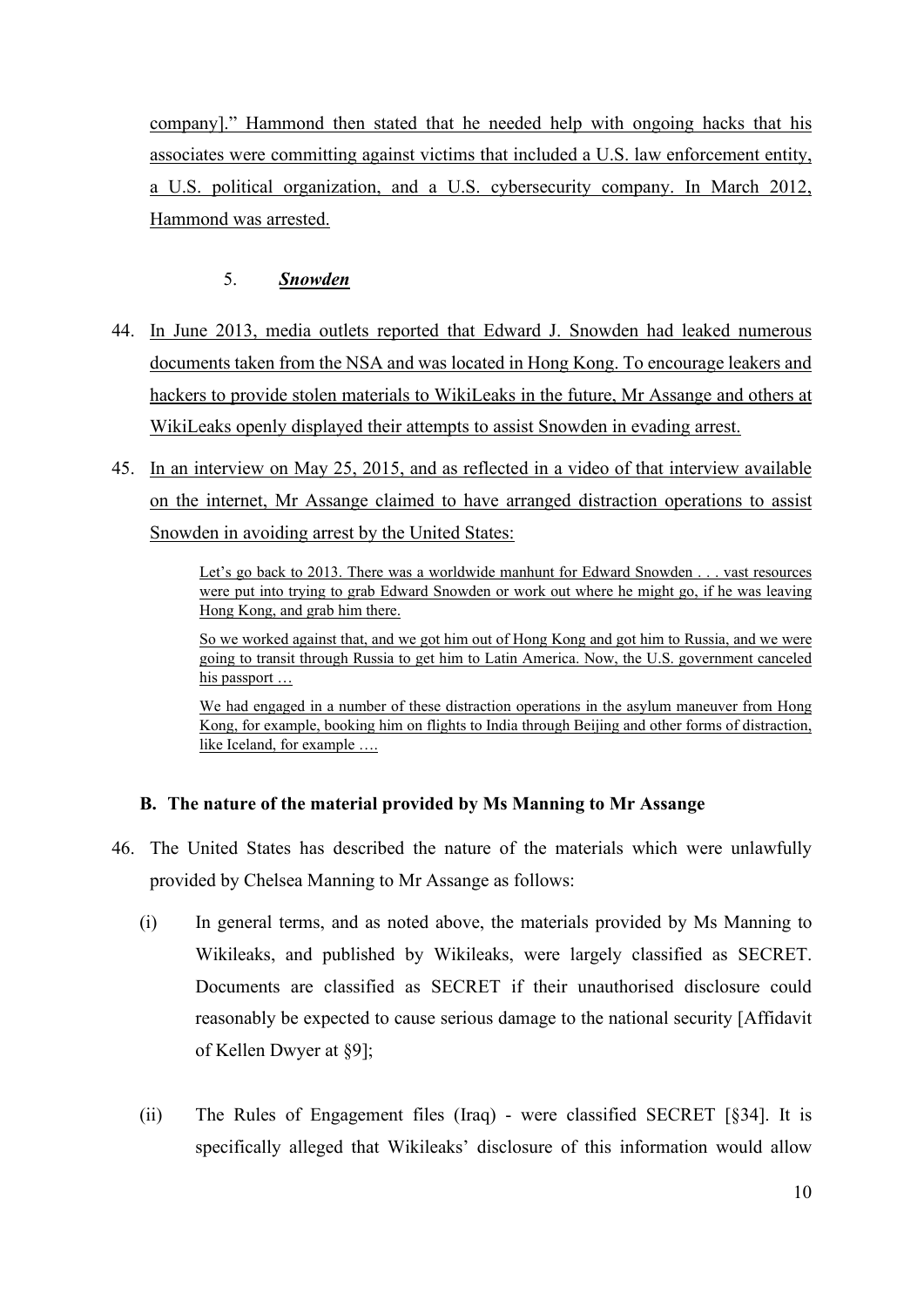enemy forces in Iraq to anticipate actions or responses by United States armed forces and to carry out more effective attacks [§35];

- (iii) The approximately 250,000 Department of State cables were classified up to the SECRET LEVEL [§36]. They included the names of persons throughout the world who provided information to the US government in circumstances where they expected their identity to be treated as confidential. They were people whose reporting of information to the United States put their personal safety at great risk. They numbered journalists, religious leaders, human rights activists and political dissidents. It is alleged that the publication of these cables without the redaction of the names of those who were providing information was done knowing that it would put those individuals at risk of serious harm and, or arbitrary detention [§39, §42];
- (iv) The approximately 90,000 Afghanistan war-related significant activity reports, classified up to the SECRET level, contained the names of local Afghans who had provided information to the US and coalition forces [§39]. Again, it is alleged that Mr Assange published these significant activity reports knowing that it put these individuals at serious risk of harm in Afghanistan (see Affidavit of Kellen Dwyer at §41 for specific examples);
- (v) The approximately 400,000 Iraq war-related significant activity reports, classified up to the SECRET level, contained the names of local Iraqis who had provided information to the US and coalition forces [§39]. The publication of this material was done knowing that it put individuals at serious risk of harm in Iraq (see §41 for specific examples); and
- (vi) Approximately 800 Guantanamo Bay detainee assessment briefs, classified up to the SECRET level.
- **C. Publication of the material provided by Ms Manning**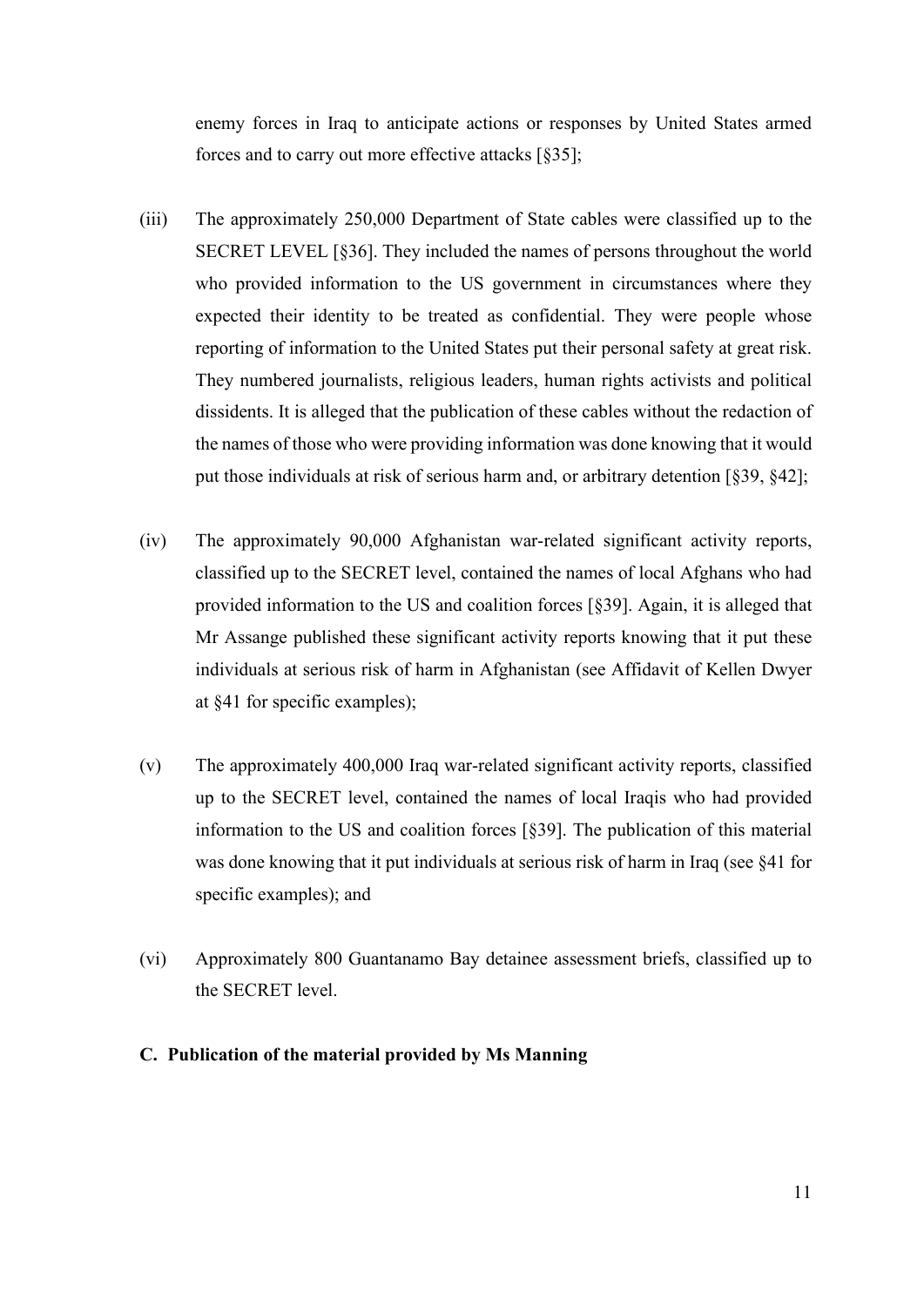- 47. The request alleges that the materials provided by Ms Manning to Mr Assange were published in the United States and elsewhere [§8]. They were published in the following manner:
	- (i) Wikileaks disclosed on its website the rules of engagement (Iraq) files that Ms Manning had provided on 5 April 2010 [§34];
	- (ii) Wikileaks disclosed the approximately 250,000 Department of State cables to the public, on its website, in an unredacted form subsequent to the arrest of Ms Manning [§8/36/38];
	- (iii) Wikileaks disclosed approximately 75,000 Afghanistan war-related significant activity reports on its website in 2010 [§8/38/82];
	- (iv) Wikileaks disclosed approximately 400,000 Iraq war-related significant activity reports on its website in 2010 [§8/38/82]; and
	- (v) Wikileaks disclosed approximately 800 Guantanamo Bay detainee assessment briefs on its website in 2011 [§8/38].

### **D. Damage**

- 48. The request explains the multiple ways in which the publication of the unlawfully obtained information caused both human damage and damage to the interests of the United States:
	- (i) Critically, the indiscriminate publication of the Department of State cables, the significant activity reports (Iraq), and the significant activity reports (Afghanistan) put the safety and security of those individuals, who had provided information and whose identity was revealed, at serious risk. The request sets out specific examples of documents classified as SECRET, the publication of which gave rise to a specific risk of harm to an individual [§§41, 42]. The request also specifies that persons whose identities were revealed through the publication of the classified material have subsequently disappeared (although the United States cannot prove at this point that their disappearance was the result of their identity being revealed by WikiLeaks) [§43];
	- (ii) The information published by Wikileaks was useful to an enemy of the United States (see information as to the consideration given to it and interest it held for Osama Bin Laden) [Affidavit of Kellen Dwyer at §40];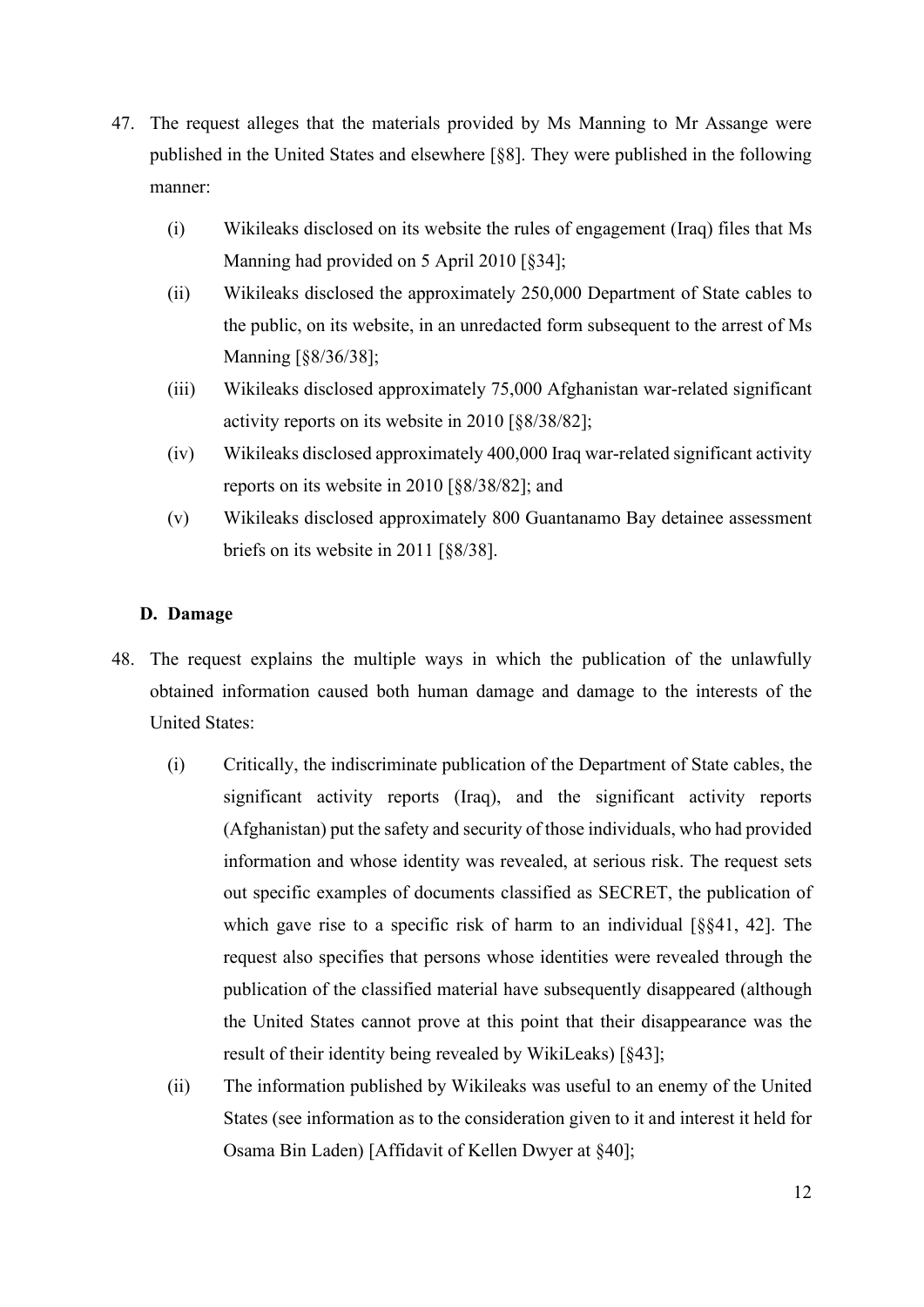- (iii) The publication of this information caused damage to the work of the intelligence and security services of the United States [Affidavit of Kellen Dwyer at §4];
- (iv) The publication of this information caused damage to the Armed Forces capabilities of the United States [Affidavit of Kellen Dwyer at §4];
- (v) The publication of this information endangered the interests of the United States abroad [Affidavit of Kellen Dwyer at §4]; and
- (vi) The US Government devoted enormous resources to identifying and warning people put at risk by the publication of the information [Affidavit of Kellen Dwyer at §43].
- 49. The request also specifies that Mr Assange knew that the publication of information which would reveal the identities of individuals would put them at risk of harm [44]. In addition to a public statement to this effect, Mr Assange was warned by letter (from the Department of State legal advisor) that publication of the State Department cables would put the lives of journalists, human rights activists and others at risk. Mr Assange indicated that he would publish the materials in conjunction with mainstream media outlets and by reading every cable and redacting identities. Whilst some cables were published in redacted form in September 2010, approximately 250,000 were published in an unredacted form in September 2011.

# **OFFENCES THIS CONDUCT COULD CONSTITUTE HAD IT OCCURRED IN ENGLAND**

50. The conduct alleged by the United States would constitute numerous inchoate and substantive offences had it occurred in England.

# **A. Soliciting, aiding or abetting an offence contrary to Section 1 of the Official Secrets Act 1911**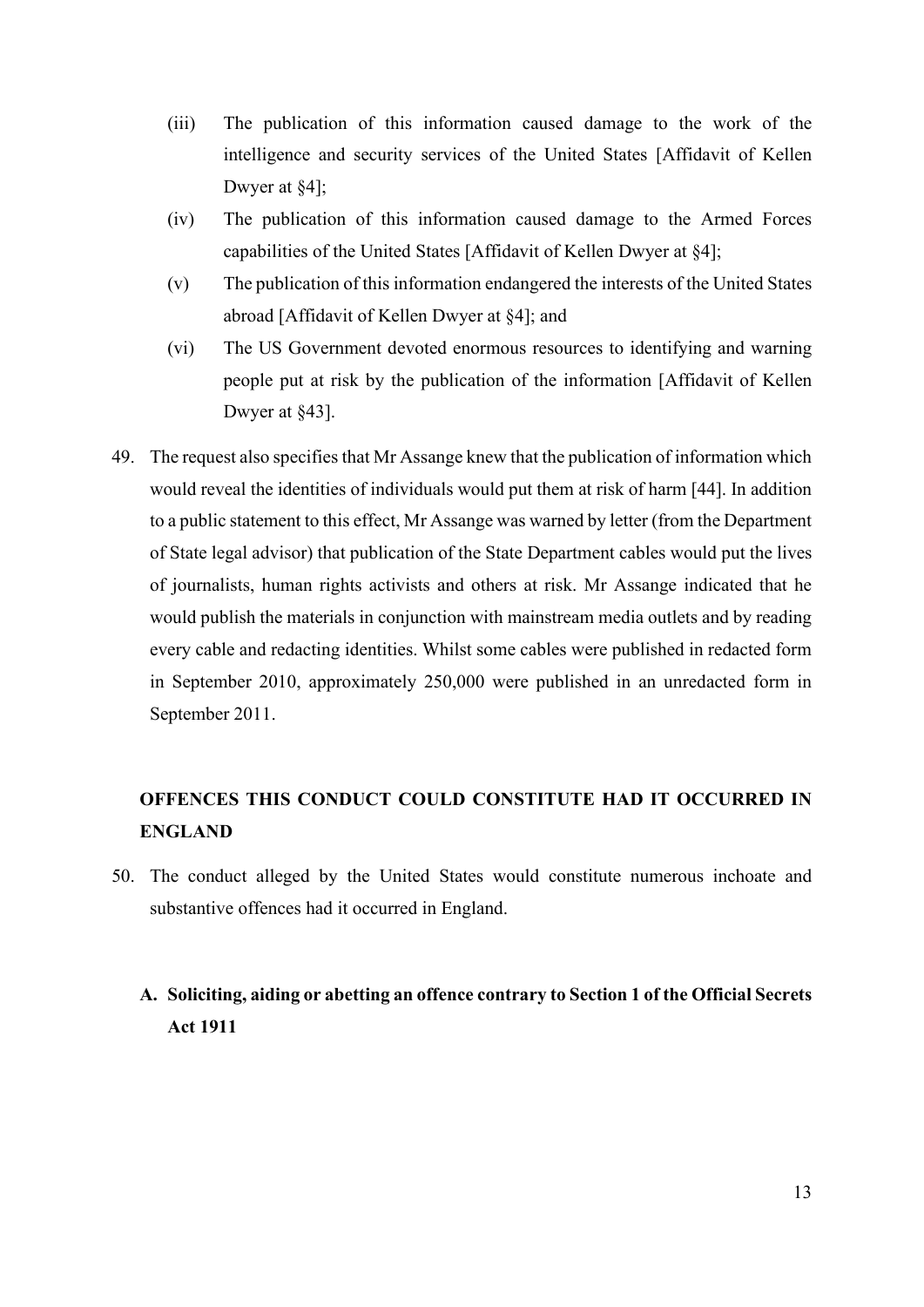- 51. Section 7 of the Official Secrets Act 1920 makes it an offence to solicit or persuade or aid or abet another person to commit an offence under section 1 of the Official Secrets Act 1911. [1](#page-13-0)
- 52. Section 1(1)(c) of the 1911 Act provides that if any person for any purpose prejudicial to the safety or interests of the State—(c) obtains, collects, records, or publishes, or communicates to any other person any secret official code word, or pass word, or any sketch, plan, model, article, or note, or other document or information which is calculated to be or might be or is intended to be directly or indirectly useful to an enemy; he shall be guilty of felony. [2](#page-13-1)
- 53. Pursuant to section 1(2) of the 1911 Act is not necessary to show that the accused person was guilty of any particular act tending to show a purpose prejudicial to the safety or interests of the State. The individual can be convicted if, from the circumstances of the case, or his conduct, or his known character as proved, it appears that his purpose was a purpose prejudicial to the safety or interests of the State.
- 54. The principal offence can be committed by a British citizen or a British officer anywhere (per section 10(1).
- 55. Per section 8 of the Official Secrets Act 1920, soliciting, aiding and abetting an offence under section 1 of the 1911 Act is punishable by up to fourteen years imprisonment.
- 56. As regards the allegations in the United States, the following is relied upon:
	- (i) Chelsea Manning, a US citizen and serving soldier, obtained and communicated to Mr Assange documents and information which were or might have been directly or indirectly useful to an enemy;

<span id="page-13-0"></span><sup>&</sup>lt;sup>1</sup> Official Secrets Act 1920

<sup>7.</sup> Attempts, incitements, &c:

<sup>&</sup>quot;Any person who attempts to commit any offence under the principal Act or this Act, or solicits or incites or endeavours to persuade another person to commit an offence, or aids or abets and does any act preparatory to the commission of an offence under the principal Act or this Act, shall be guilty of a felony or a misdemeanour or a summary offence according as the offence in question is a felony, a misdemeanour or a summary offence, and on conviction shall be liable to the same punishment, and to be proceeded against in the same manner, as if he had committed the offence."

<span id="page-13-1"></span><sup>2</sup> The conduct caught by this provision is not restricted to spying (regardless of the marginal note); see *Chandler and Others; v Director of Public Prosecutions*. [1964] A.C. 763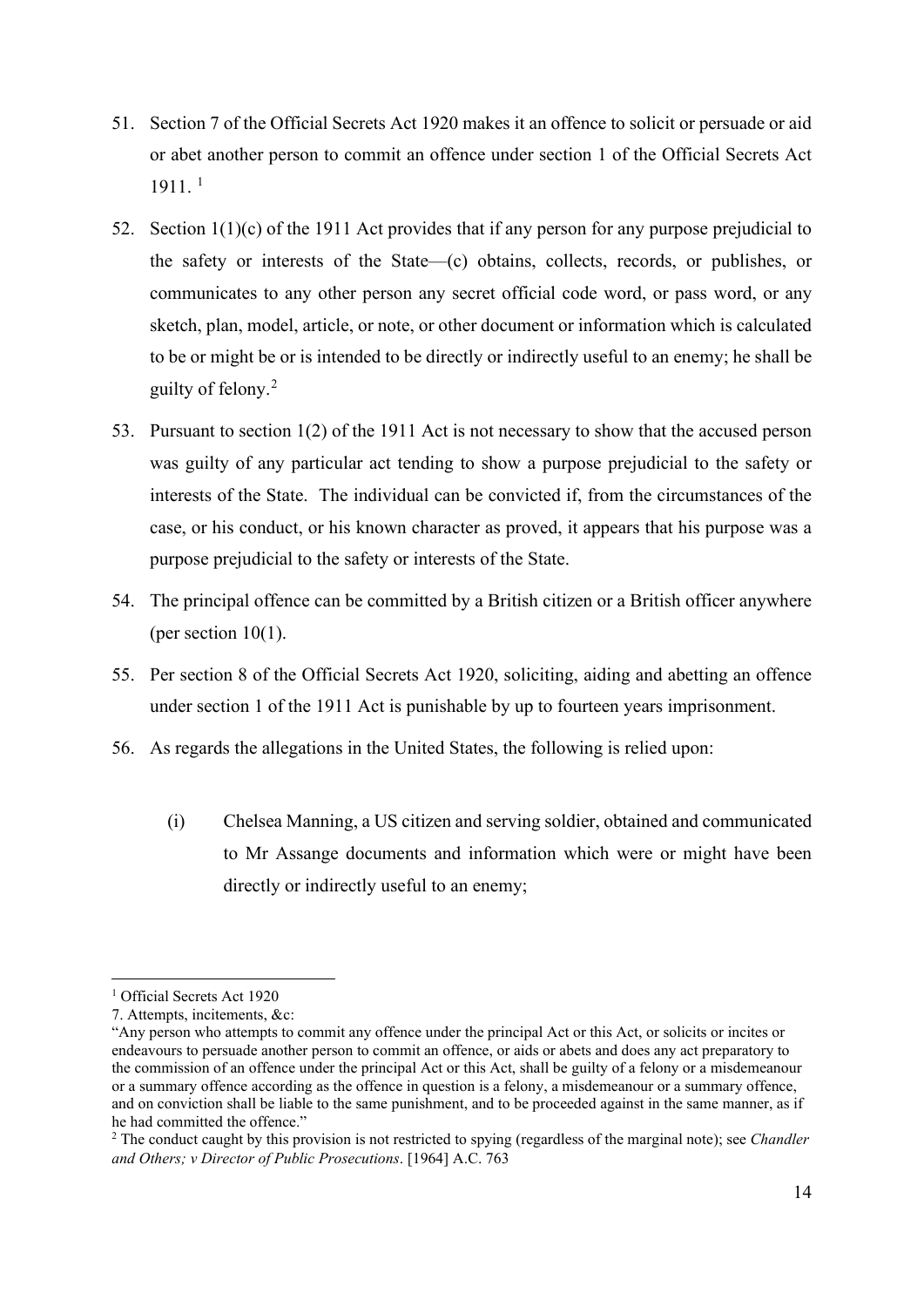- (ii) Chelsea Manning knew that the materials which she was obtaining and communicating were documents of a nature that their unauthorised disclosure could reasonably be expected to cause serious damage to the national security of the United States;
- (iii) Mr Assange knew that the documents and information were of this nature and knew that they were or might be directly or indirectly useful to an enemy;
- (iv) Mr Assange solicited from the world at large, via the Wikileaks website, , the provision of such materials;
- (v) Mr Assange solicited the provision of materials specifically from Chelsea Manning; and
- (vi) Mr Assange encouraged Chelsea Manning to provide the materials.

## **B. Conspiracy to commit an offence contrary to Section 1 of the Official Secrets Act 1911**

- 57. The description of the conduct would also constitute a conspiracy to commit an offence under section 1 of the 1911 Act in that Mr Assange and Chelsea Manning conspired together so that (i) Chelsea Manning would unlawfully provide the information to Mr Assange and (ii) Mr Assange would publish that information. The description of the conduct includes a number of acts which were done in furtherance of that conspiracy. These include (i) the communications between them by which Mr Assange sought the provision of information; (ii) the attempts by Mr Assange and Chelsea Manning to crack the password hash code; (iii) the creation of a directory which had been created for Chelsea Manning in the drop box that she could uplift documents to; (iv) the uplifting of information to the Secure File Transfer Protocol connection to a cloud drop box operated by Wikileaks and (v) the publication of the material provided on the Wikileaks website.
- 58. On well-established principles, the statutory conspiracy under section 1 of the Criminal Law Act 1977 was committed by Chelsea Manning as a US citizen and soldier, and therefore the conspiracy and all the conspirators would be triable in the UK if the conduct occurred in the UK. In addition, at common law, it matters not which jurisdiction Mr Assange (or Chelsea Manning) were in during the currency of the conspiracy alleged as the resultant damage was in the USA and therefore the conspiracy would be justiciable in the UK if it had happened in the UK; *HM Advocate v Megrahi* 2000 JC 555; *Clements v*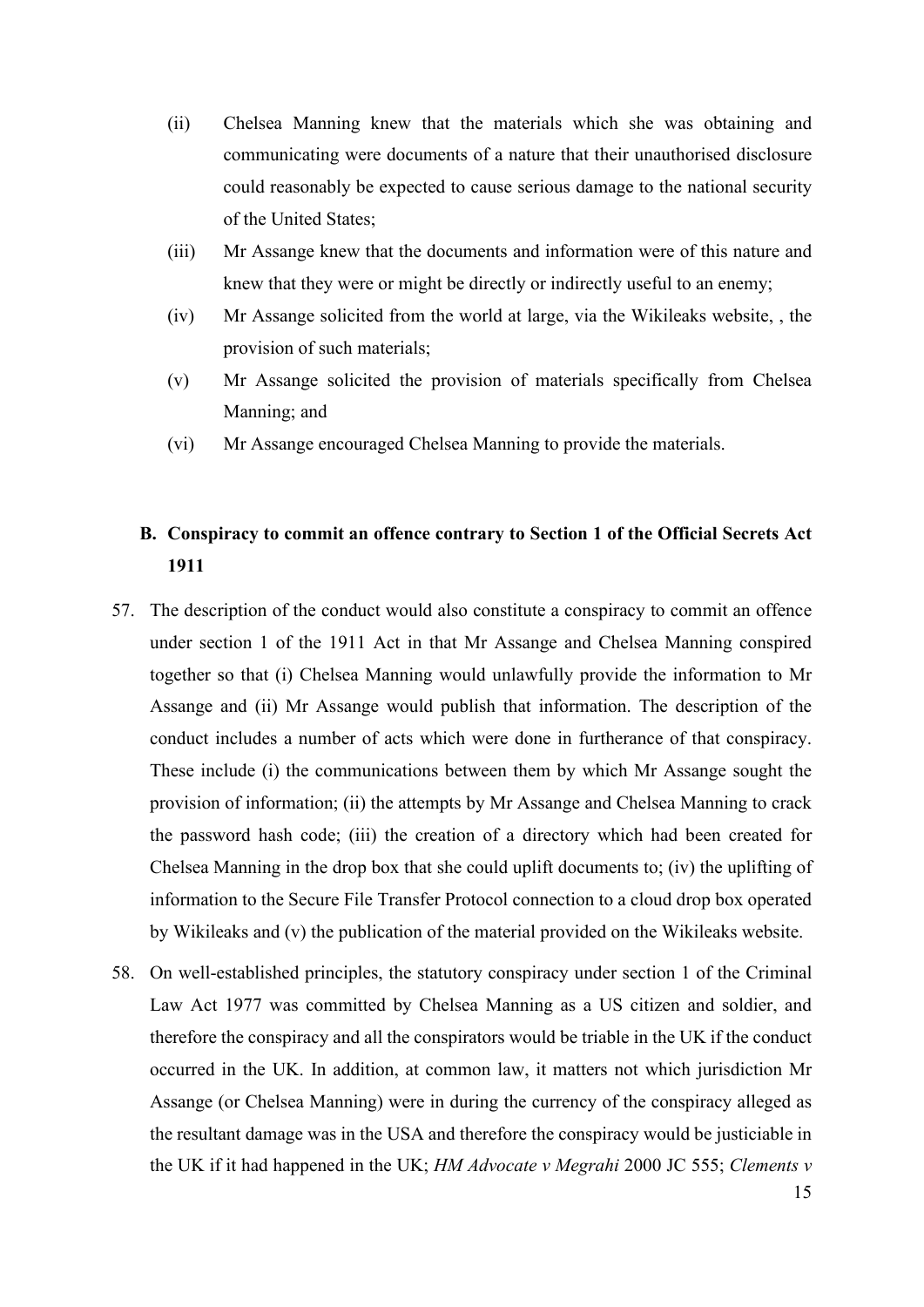*HM Advocate* 1991 JC 6; *R v Doot* [1973] AC 807 and *Liangsiriprasert (Somchai) v Government of the United States* [1991] 1 AC 225.

### **Offences under the Official Secrets Act 1989**

59. The conduct alleged would also constitute a number of different offences under the Official Secrets Act 1989. The offence created by Section 1 of the Act is distinct in that it does not require that the Prosecution demonstrate that the disclosure was damaging. It is submitted that an offence under section 1 is made out here, having regard to the description of the conduct, because Chelsea Manning was subject to an agreement which is analogous to a notification under Section 1. That ultimately does not matter here however as the United States have described the many ways in which the disclosures made by Chelsea Manning and published by Mr Assange were damaging.

## **C. Aiding or Abetting an Offence Contrary to Section 1(1) of the Official Secrets Act 1989**

- 60. Section 1(1) of the 1989 applies to a person who is or has been a member of the security or intelligence services or has been notified that he is subject to the provisions of the subsection.<sup>[3](#page-15-0)</sup>
- 61. Section 1(1) makes it an offence for such an individual to disclose any information relating to security or intelligence which is in (or has been) possession by virtue of his position or in the course of his work whilst a notification was in place. The maximum sentence for this offence is two years (each disclosure could be charged in this jurisdiction as a separate offence). [4](#page-15-1)

<span id="page-15-0"></span> $3$  Section 1(9) provides:

<sup>&</sup>quot;In this section *"security or intelligence"* means the work of, or in support of, the security and intelligence services or any part of them, and references to information relating to security or intelligence include references to information held or transmitted by those services or by persons in support of, or of any part of, them." Ms Manning as a member of the United States armed forced would be regarded as a Crown Servant for the purposes of the 1989 Act – see section  $12(1)(d)$ .

<span id="page-15-1"></span><sup>4</sup> Section 10 of the Official Secrets Act 1989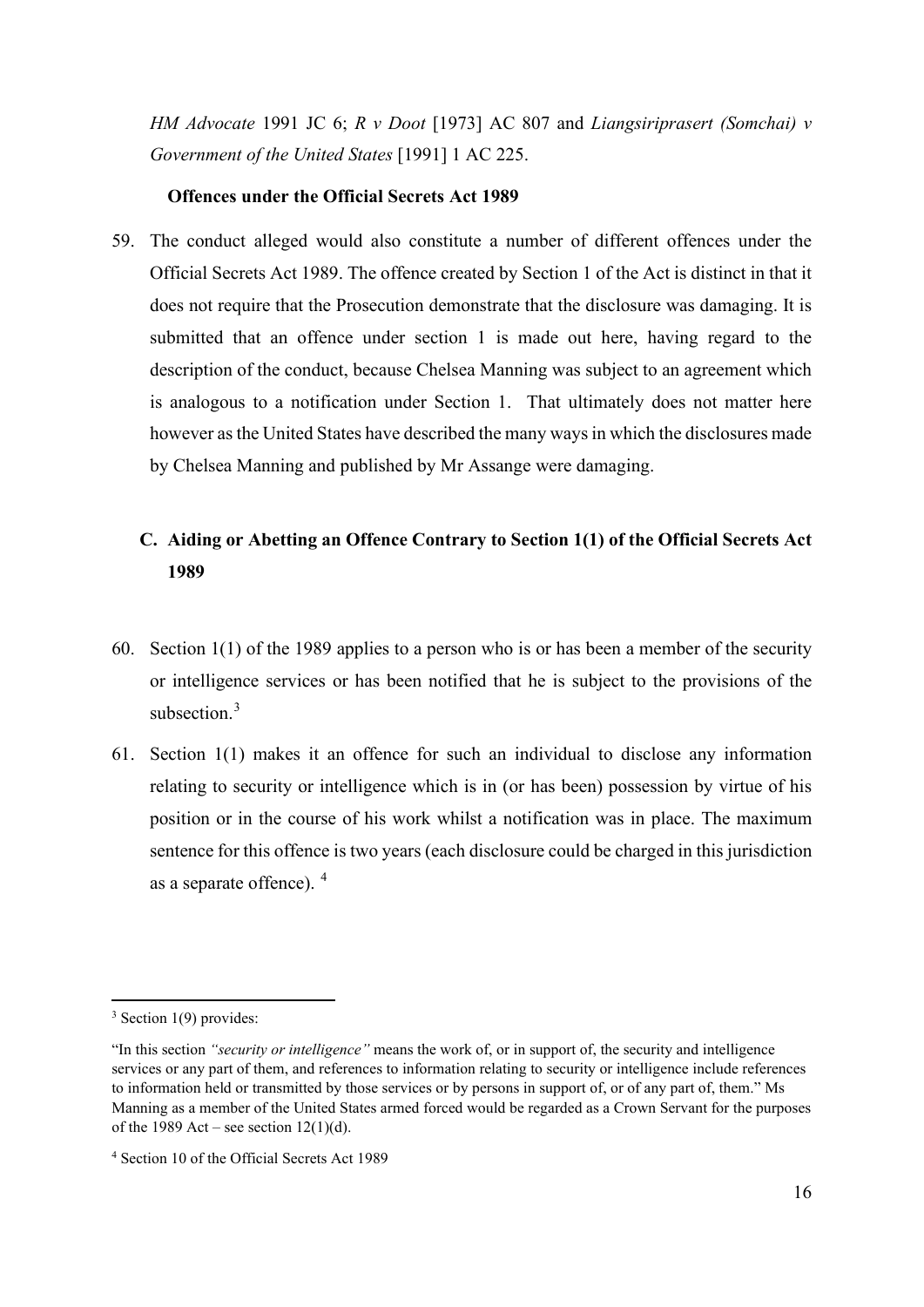- 62. The allegation made by the United States is that Ms Manning had signed a classified information non-disclosure agreement.<sup>[5](#page-16-0)</sup> The effect of signing was that Ms Manning acknowledged that the unauthorised disclosure, retention, or negligent handling of classified information could cause irreparable injury to the United States or be used to the advantage of a foreign nation.
- 63. The allegations made against Mr Assange include:
	- (i) That, by his direct contact with her, he encouraged Ms Manning to make disclosures of materials and information which he knew to be classified as SECRET or knew to relate to security or intelligence which Ms Manning had possession of by virtue of her position or in the course of her work; and
	- (ii) That he assisted her in making such a disclosure, including by providing a cloud drop box operated by Wikileaks (and a directory which had been created for Ms Manning); and
	- (iii) That he assisted Ms Manning in attempting to crack a password hash in order to gain access to an account on United States Department of Defense computers connected to the Secret Internet Protocol Network;

and

- (iv) That the purpose of encouraging and assisting the principal offence was so that these materials could be published by Wikileaks in America and elsewhere.
- [6](#page-16-1)4. Again, it is irrelevant that Mr Assange (and Chelsea Manning<sup>6</sup>) would, if the conduct was transposed to England, have been outside the jurisdiction when the encouragement or assistance took place.

<span id="page-16-0"></span><sup>&</sup>lt;sup>5</sup> This is analogous to the notification given under section 1 of the Official Secrets Act 1989. See section  $1(6)$ : Notification that a person is subject to subsection (1) above shall be effected by a notice in writing served on him by a Minister of the Crown; and such a notice may be served if, in the Minister's opinion, the work undertaken by the person in question is or includes work connected with the security and intelligence services and its nature is such that the interests of national security require that he should be subject to the provisions of that subsection.

<span id="page-16-1"></span><sup>6</sup> See Section 15 of the 1989 Act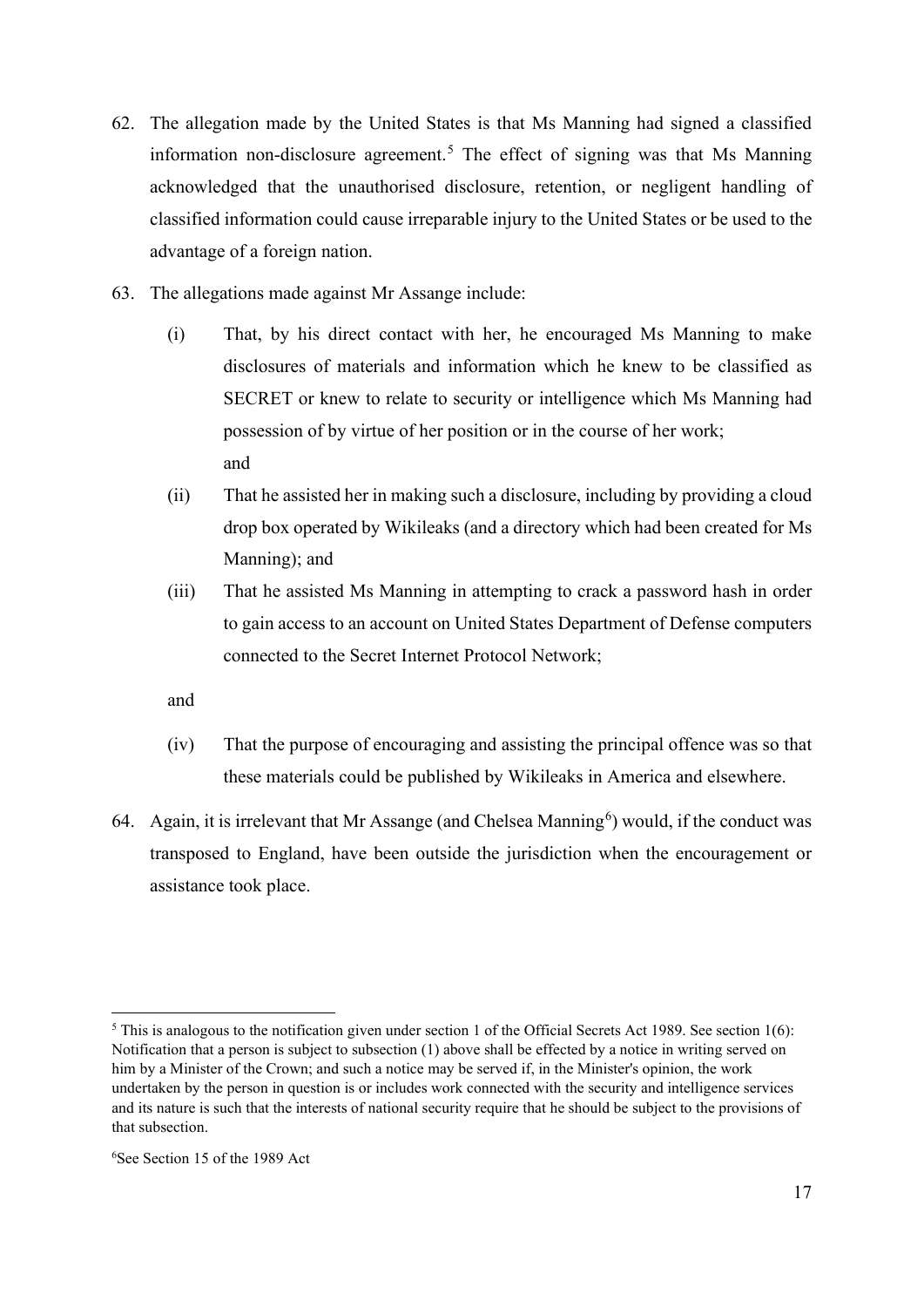65. The conduct would also constitute an offence contrary to section 44 of the Serious Crime Act 2007 (Intentionally encouraging or assisting an offence) or an offence contrary to section 45 of that Act (Encouraging or assisting an offence believing it will be committed) insofar as the request discloses that Mr Assange encouraged and assisted Chelsea Manning to commit an offence contrary to section 1(1) of the Official Secrets Act 1989.

# **D. Conspiracy to commit an Offence Contrary to Section 1(1) of the Official Secrets Act 1989**

- 66. The conduct described would also constitute an offence of conspiracy to commit the offence under section 1. The acts in furtherance of the conspiracy could upon transposition include:
	- (i) The encouragement given to Chelsea Manning to provide the material;
	- (ii) The attempt to crack the password hash;
	- (iii) The ongoing provision of materials and information classified as SECRET;
	- (iv) The contact between them during this period; and
	- (v) The publication of such materials in America and elsewhere.
- 67. Again, it is irrelevant to the commission of the conspiracy where Mr Assange was located during it.

# **E. Aiding or Abetting Offences Contrary to Sections 1(3) or 2(1) of the Official Secrets Act 1989 (or conspiracy to commit those offence)**

- 68. Without repeating the particulars of how it is put by the United States, it is plain that the conduct alleged would also amount, in this jurisdiction, to offences of aiding or abetting offences under section 1(3) or 2(1) of the Official Secrets Act 1989. The maximum sentence for these offences is two years (again, each disclosure could be charged in this jurisdiction as a separate offence).  $<sup>7</sup>$  $<sup>7</sup>$  $<sup>7</sup>$ </sup>
- 69. Upon transposition:

<span id="page-17-0"></span><sup>7</sup> Section 10 of the Official Secrets Act 1989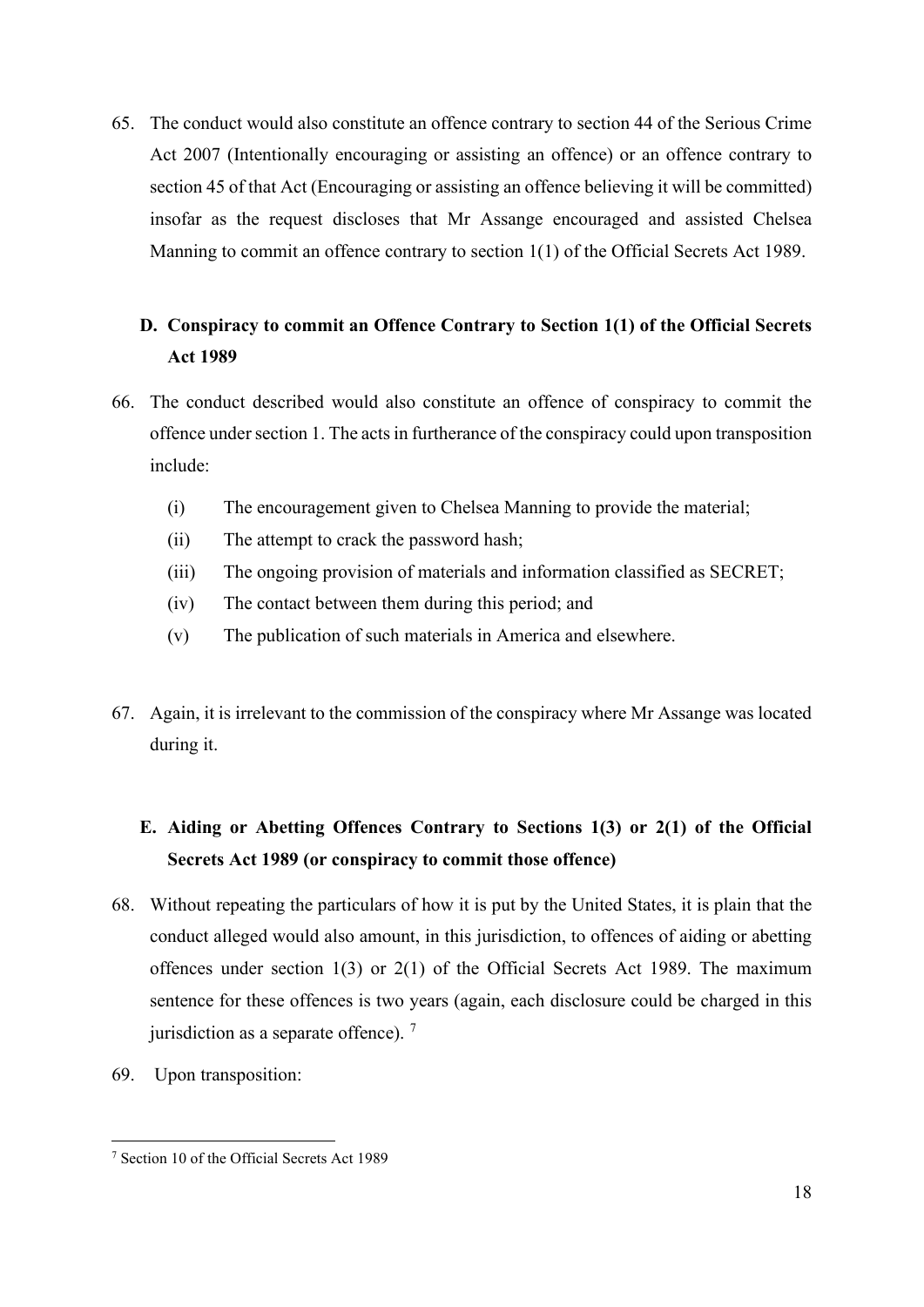- (i) Chelsea Manning would be regarded in this jurisdiction as having been a Crown Servant (she having been in the armed forces);
- (ii) For the purposes of the offence under section  $1(3)$ , the disclosures which she made were documents or information (or of a class of information or documents), the unauthorised disclosure of which would be damaging to the work of the security and intelligence services or would be likely to have that effect; and
- (iii) For the purposes of the offence under section  $2(1)$ , the disclosures which she made were documents or information (or of a class of information or documents), the unauthorised disclosure of which would: (i) be damaging to the capability of the armed forces to carry out their tasks; (ii) endanger the interests of the United Kingdom abroad; (iii) would be likely to have those effects.
- 70. For the reasons set out above, the conduct alleged in the United States would also amount to the offence of conspiracy to commit offence contrary to sections 1(3) and 2(1) of the Official Secrets Act 1989.
- 71. The conduct would also constitute an offence contrary to section 44 of the Serious Crime Act 2007 (Intentionally encouraging or assisting an offence) or an offence contrary to section 45 of that Act (Encouraging or assisting an offence believing it will be committed) insofar as the request discloses that Mr Assange encouraged and assisted Chelsea Manning to commit offences contrary to section  $1(3)$  and  $2(1)$  of the Official Secrets Act 1989.
- 72. Again, these offences would be made out regardless of the location of Chelsea Manning or Mr Assange.

### **F. Disclosing materials contrary to section 5 of the Official Secrets Act 1989**

- 73. The conduct alleged would constitute the offence of disclosing information or materials (protected from disclosure by sections 1 and 2 of the 1989 Act) by Mr Assange.
- 74. This offence is carried out by an individual who is not a Crown Servant, a contractor or a notified person.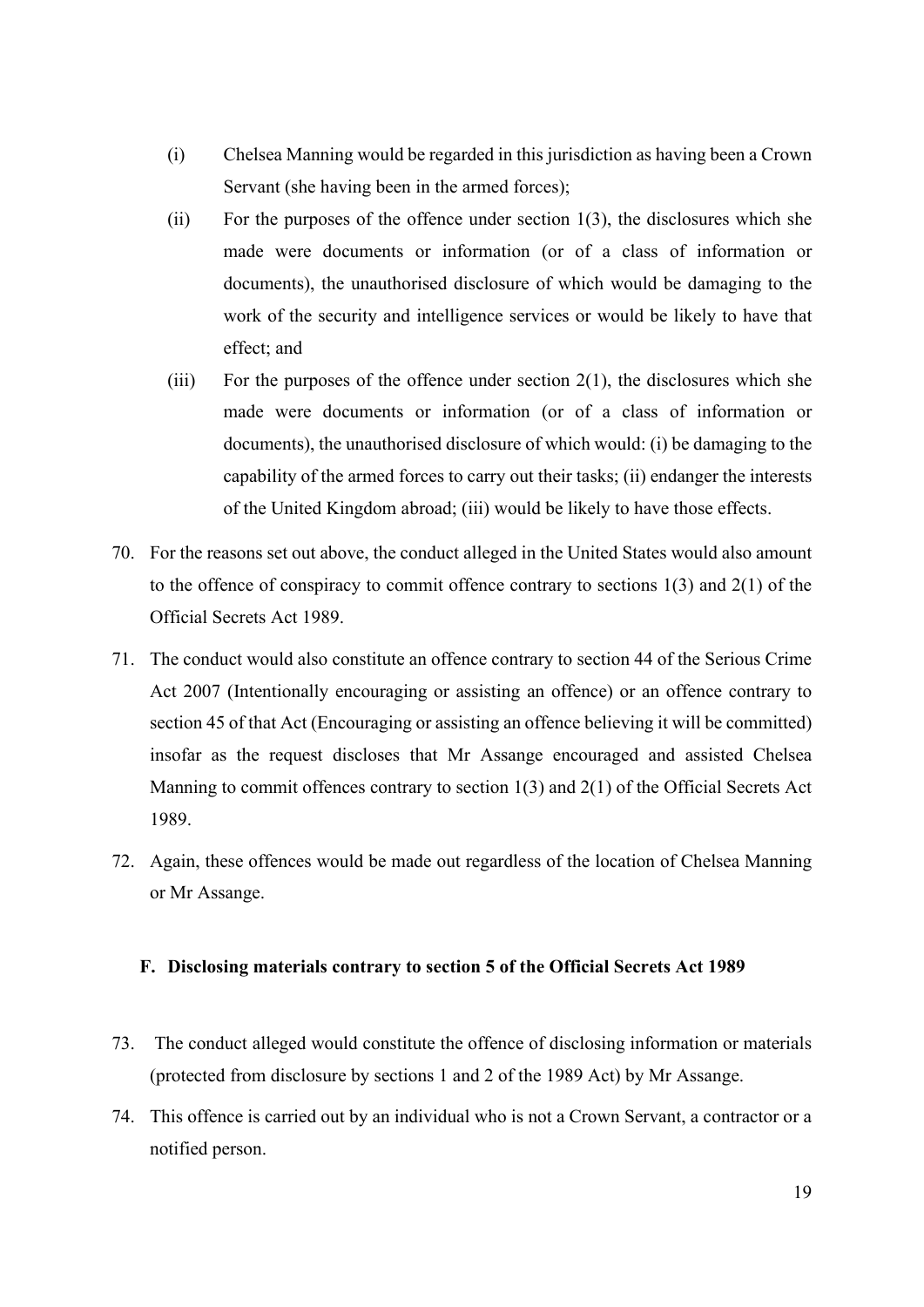75. Section 5 reflects the concern that an unauthorised disclosure, published by a newspaper (or anyone else), may be just as harmful to the interests of the State as a disclosure by the categories of person specific in the Act. The White Paper which underpinned the 1989 Act explained this [54]:

> *"The objective of official secrets legislation is not to enforce Crown service discipline – that is not a matter for the criminal law – but to protect information which in the public interest should not be disclosed. Such protection would not be complete if it applied to disclosure only by certain categories of person. The Government accordingly proposes that the unauthorised disclosure by any person of information in the specified categories in circumstances where harm is likely to be caused should be an offence*."

- 76. The description of the conduct alleged against Mr Assange falls squarely within this offence:
	- (i) The documents and information which Mr Assange disclosed were documents which were protected from disclosure in that they (i) related to security or intelligence or (ii) related to defence and (iii) were protected from unauthorised disclosure by virtue of sections 1 and 2 (section  $5(1)(i)$ );
	- (ii) The documents and information disclosed to him by Chelsea Manning were disclosed by her without lawful authority (section  $5(1)(i)$ );
	- (iii) Mr Assange, in turn, disclosed the materials and information without lawful authority (section 5(2));
	- (iv) He knew or had reasonable cause to believe that the materials were protected from disclosure having regard to their being security, intelligence or defence materials of a type and nature that were protected from disclosure (section 5(2));
	- (v) The disclosure by him was damaging; (section  $3(a)$ ); and
	- (vi) He made it knowing, or having reasonable cause to believe, that it would be damaging (section  $3(a)$ ).<sup>[8](#page-19-0)</sup>

<span id="page-19-0"></span><sup>&</sup>lt;sup>8</sup> Although this is an obvious implication given the nature of the information and the documents provided by Chelsea Manning, the request specifies that Mr Assange knew the disclosures would be damaging to various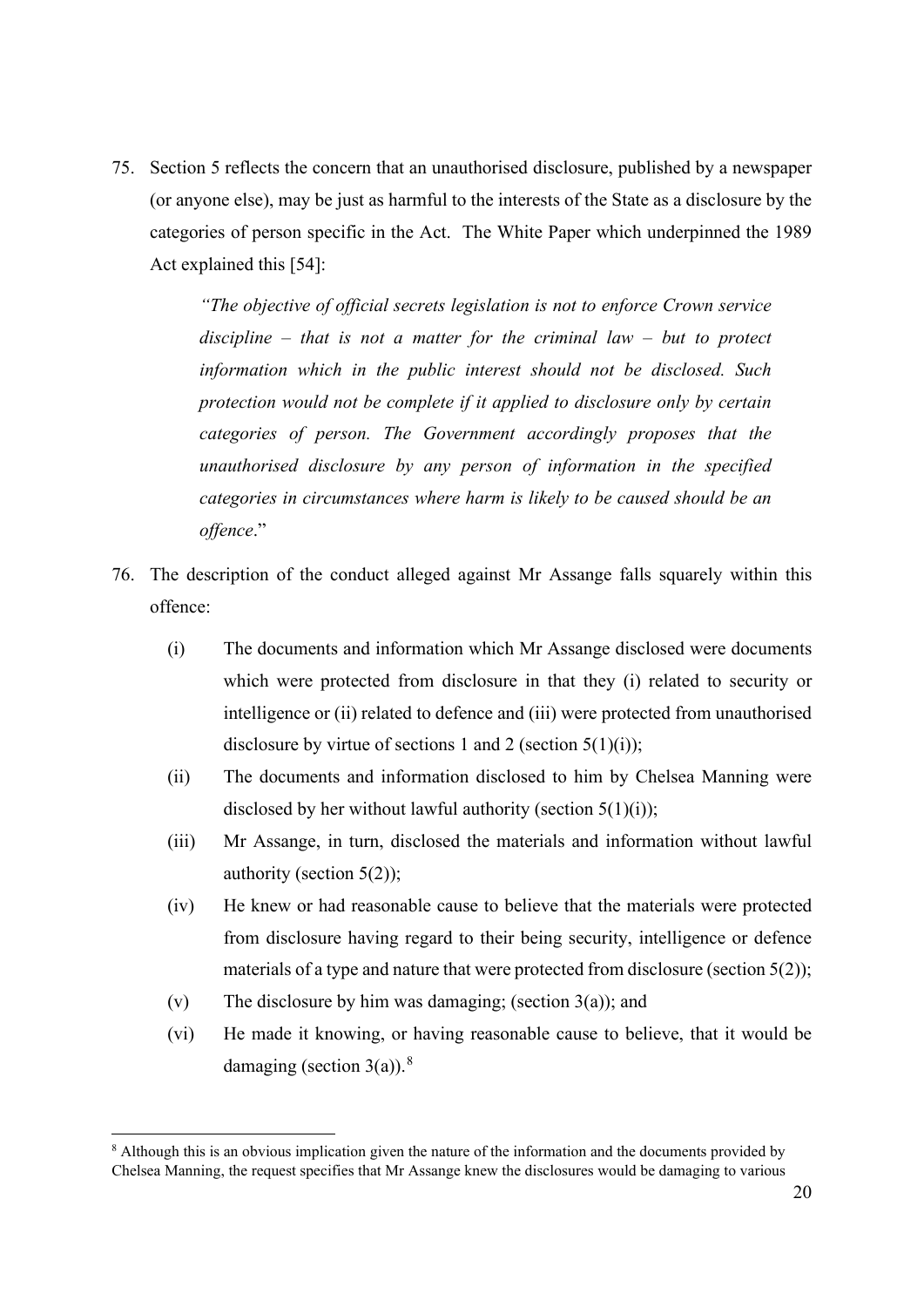- 77. Transposing the conduct to England, if the original disclosure is by a Crown Servant, then it is irrelevant, for the purposes of section 5 where that disclosure took place.
- 78. In addition, it is alleged by the United States that the information and materials disclosed by Mr Assange were disclosed in the United States.

### **G. Computer Misuse Act 1990 offences**

79. The conduct alleged in the United States would also constitute offences of aiding and abetting offences under the Computer Misuse Act 1990 or conspiracy to commit those offences. These include:

## **Aiding or abetting an offence contrary to section 1 of the Computer Misuse Act 1990**

- 80. This conduct alleged in the Request would constitute an offence of assisting or encouraging an offence under section 1(1):
	- (i) By assisting or encouraging Teenager, Laurelai, Sabu and Hammond to hack into various computers in the United States of America and elsewhere;
	- (ii) It alleged that Chelsea Manning caused a computer to perform a function with intent to secure access to data held in a computer;
	- (iii) The particular access to data she secured was copying or moving the data to a storage medium other than that in which it was held;
	- (iv) This was unauthorised in that Chelsea Manning was accessing this data for the purpose of searching for, downloading, storing or providing information or materials to Mr Assange and not for the purposes of her role as an intelligence officer; <sup>[9](#page-20-0)</sup> and
	- (v) Chelsea Manning was not herself entitled to control access of the kind in question to the data nor did she have consent to access the data from any person who was so entitled to provide it.

interests of the United States (see § 4 and 8) and that he knew he was putting the safety of individuals whose identity was disclosed at risk (§§4,8,44).

<span id="page-20-0"></span><sup>9</sup> R. v Bow Street Magistrates Court Ex p. Allison (No.2) [2000] 2 A.C. 216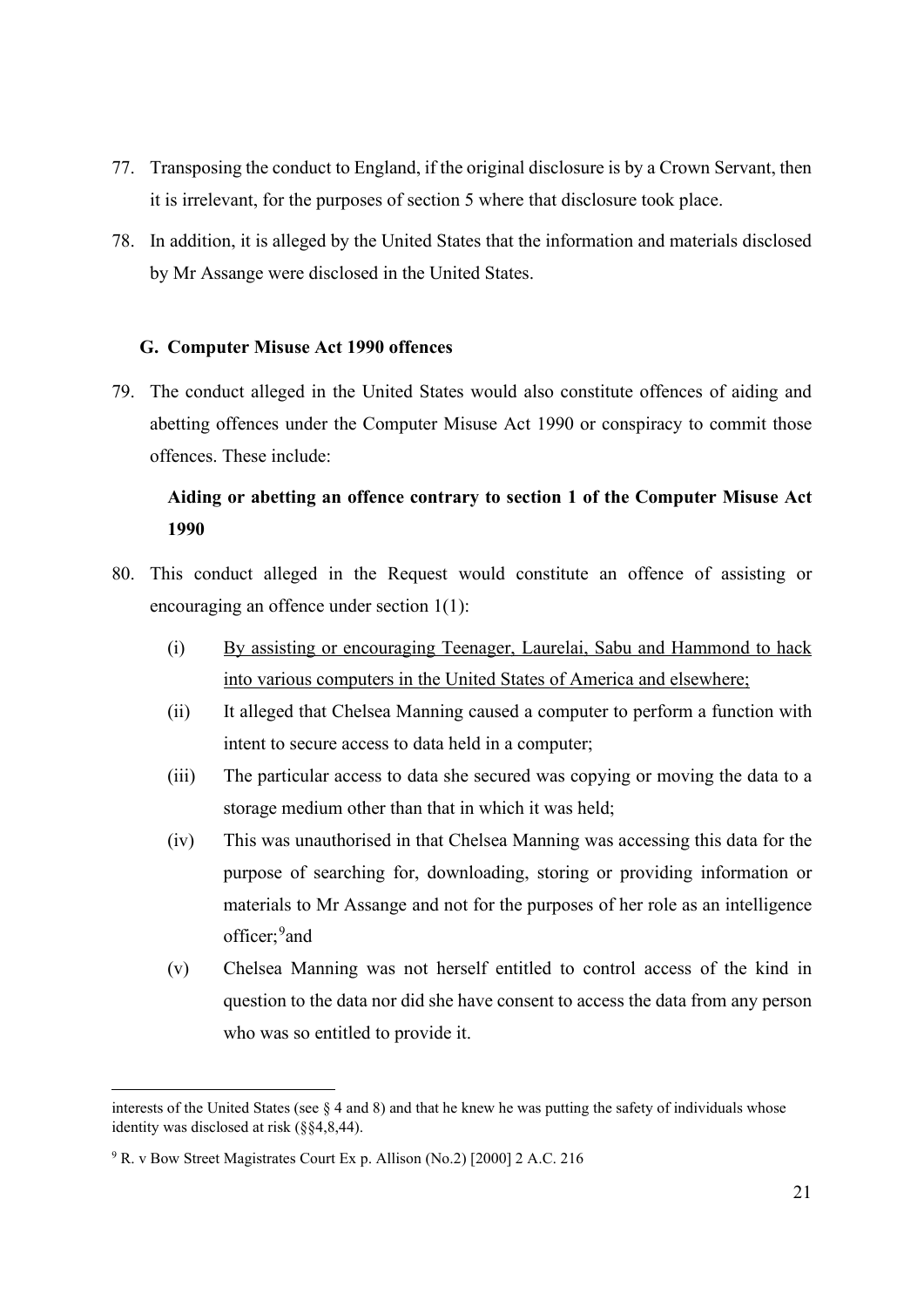- 81. The offence is punishable by up to two years imprisonment (section 1(3)).
- 82. The conduct alleged in the request specifies that Mr Assange encouraged Chelsea Manning to copy the data which he sought and that he knew that Chelsea Manning was not authorised to do this. He also assisted her in committing this offence by providing her with a directory in the cloud drop box operated by Wikileaks.
- 83. The conduct alleged would also constitute a conspiracy to commit this offence.
- 84. In the alternative the encouraging and assisting Teenager, Laurelai, Sabu and Hammond may amount to separate offences and conspiracies. It is submitted it does not matter as the conduct would amount to an offence if it occurred in the United Kingdom regardless of how it is charged in the United States of America.
- 85. The conduct would also constitute an offence contrary to section 44 of the Serious Crime Act 2007 (Intentionally encouraging or assisting an offence) or an offence contrary to section 45 of that Act (Encouraging or assisting an offence believing it will be committed) insofar as the request discloses that Mr Assange encouraged and assisted Teenager, Laurelai, Sabu and Hammond and Chelsea Manning to commit an offence contrary to section 1 of the Computer Misuse Act 1990.
- 86. It is irrelevant for the purposes of section 1 that Teenager, Laurelai, Sabu and Hammond or Chelsea Manning was may have been located outside England; see section 4. It is also irrelevant that Mr Assange was outwith the jurisdiction.

## **Extradition offence (section 137)**

- 87. Having regard to the above, the constituent elements for an extradition offence are made out (per section  $137(1)$  (2) and (3)):
	- (i) Mr Assange is accused in the United States of an offence constituted by the conduct  $(s.137(1)(a))$ ;
	- (ii) The conduct occurred in the United States  $(s.137(3)(a))$ ; <sup>[10](#page-21-0)</sup>
	- (iii) The conduct would constitute an offence under the law of the relevant part of the United Kingdom punishable with imprisonment or another form of detention

<span id="page-21-0"></span><sup>&</sup>lt;sup>10</sup> Per Office of the King's Prosecutor (Brussels) v Cando Armas [2005] UKHL 67, [2006] 2 A.C. 1, [2005] 11 WLUK 490, the harm caused by the conduct took place in the United States (by publication on the Wikileaks website) and by the harm caused to United States interests.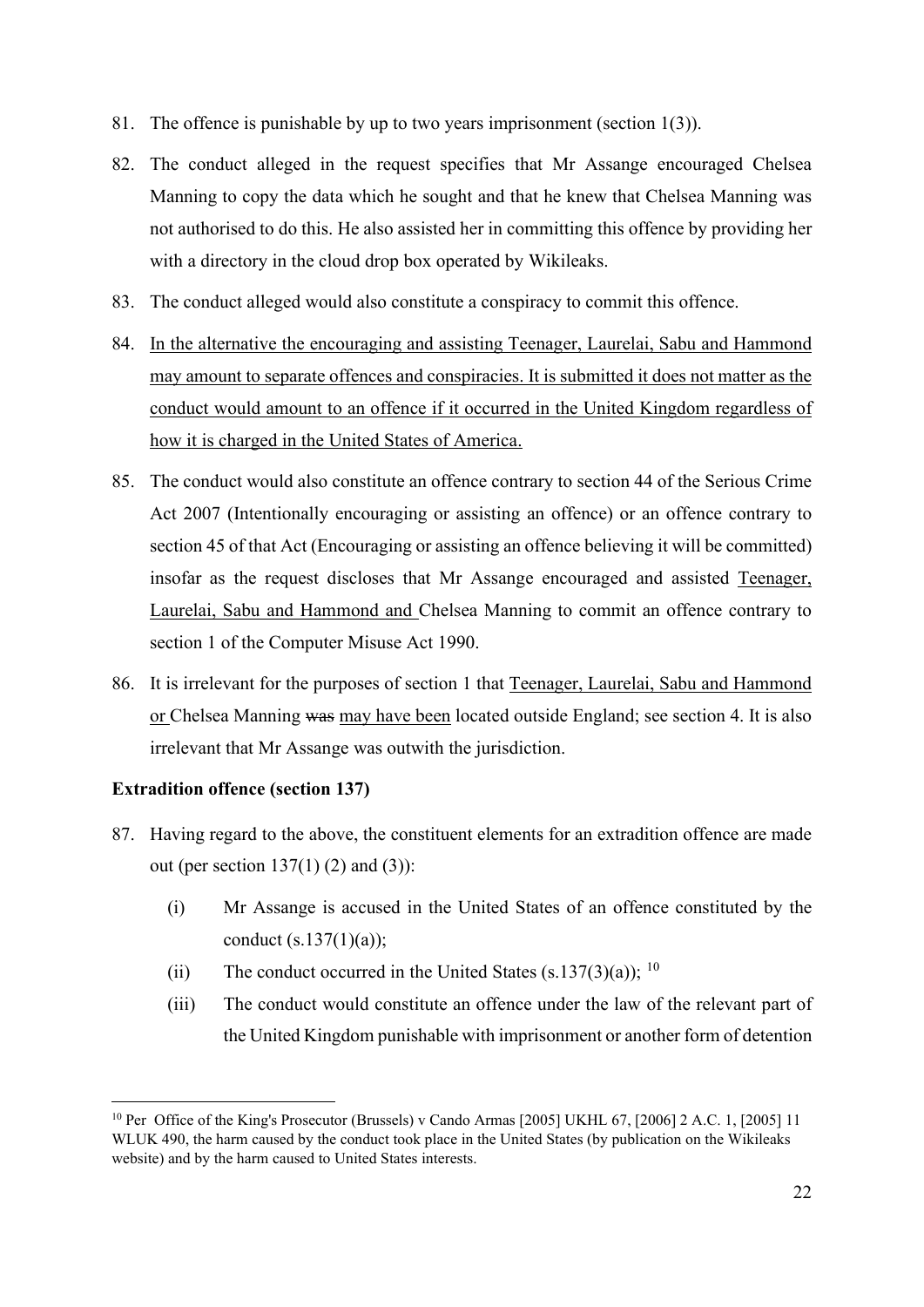for a term of 12 months or a greater punishment if it occurred in that part of the United Kingdom (s.137(3)(b)); and

(iv) The conduct is so punishable under the law of the category 2 territory (s.137(3)(c)). [Affidavit of Kellen Dwyer at §55].

#### **Bars to extradition and human rights.**

88. It is not yet known what grounds might be advanced on behalf of Mr Assange pursuant to sections 79 and 87 of the Extradition Act 2003. As regards any reliance which Mr Assange may place upon Article 10 of the Convention (as precluding his extradition)  $\frac{11}{1}$  $\frac{11}{1}$  $\frac{11}{1}$  the preliminary observation is made that the United States is not seeking Mr Assange's extradition in respect of any responsible journalistic treatment of the material provided by Chelsea Manning. He is being sought for his complicity in receiving and obtaining classified information and the wholesale and indiscriminate publication on the internet of unredacted documents and information which not only were damaging to the interests of the United States but also revealed the identities of individuals (who he thereby put at grave and imminent risk). As is explained, the allegations (in the United States) encompass not only damage caused to United States interests but also to the risk it created to individuals who had provided information to the United States, (including journalists and human rights activists).

James Lewis QC

2. The exercise of these freedoms, since it carries with it duties and responsibilities, may be subject to such formalities, conditions, restrictions or penalties as are prescribed by law and are necessary in a democratic society, in the interests of national security, territorial integrity or public safety, for the prevention

<span id="page-22-0"></span> $11$  ARTICLE 10

Freedom of expression

<sup>1.</sup> Everyone has the right to freedom of expression. This right shall include freedom to hold opinions and to receive and impart information and ideas without interference by public authority and regardless of frontiers. This Article shall not prevent States from requiring the licensing of broadcasting, television or cinema enterprises.

of disorder or crime, for the protection of health or morals, for the protection of the reputation or rights of others, for preventing the disclosure of information received in confidence, or for maintaining the authority and impartiality of the judiciary